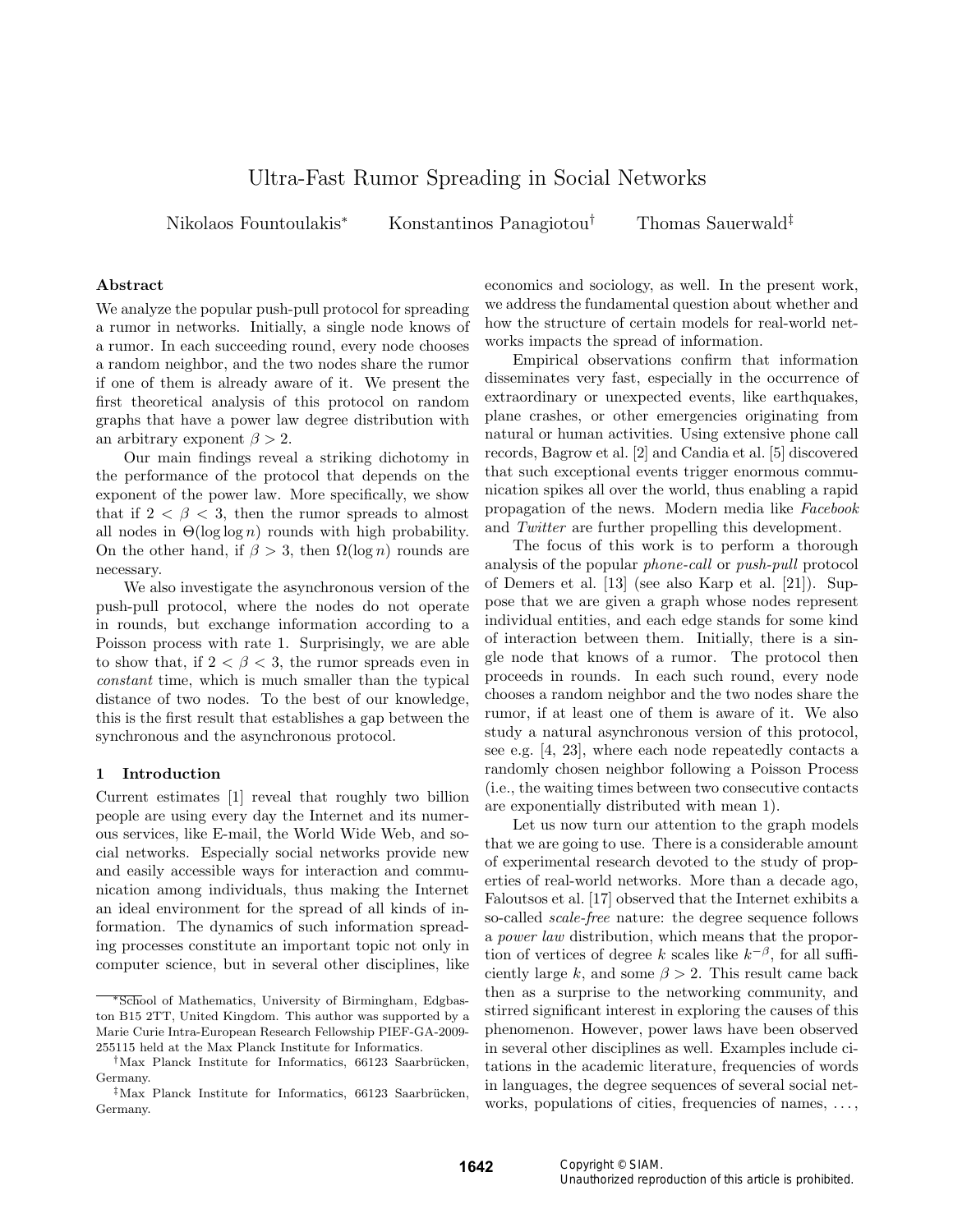and literally hundreds of other domains; we refer the reader to the excellent surveys by Newman [24] and Mitzenmacher [22], which contain a far more exhaustive list and many references to the relevant literature. Moreover, most of the studied networks, and in particular the social and technological ones, are observed to have  $2 < \beta < 3$ , implying that the second-order average degree is significantly larger than the average degree.

In this paper we present the first theoretical analysis of the performance of both the synchronous and asynchronous push-pull protocol on a random graph model that has a power law degree distribution with arbitrary exponent  $\beta > 2$ , and which have been proposed as models for real-world networks. We are interested in the number of rounds/the time that is needed until almost all nodes have received the rumor. More specifically, for any  $\varepsilon > 0$ , we are interested in bounds that hold with high probability, and within which the protocol spreads the information to a  $(1 - \varepsilon)$ -fraction of the nodes. This approach is somehow different from the classical settings, where typically it is required that all nodes become informed. However, this does not limit the applicability of our results: it is well-known that in real-world networks there exist "outliers", i.e., nodes which are connected only by very long paths to the remaining graph. The observed fraction of such outliers is measured to be typically at around 5 - 10% of the total number of nodes, see the recent paper [20] by Kang et al., and references therein. Hence, if we want to inform all nodes, then the time needed will unavoidably be dominated only by a small fraction of them.

Our Results The family of random graphs that we consider is asymptotically equivalent to a model described by Chung and Lu [11], who introduced it as a general purpose model for generating graphs with a power law degree sequence. Consider the vertex set  $[n] := \{1, \ldots, n\}$ . Every vertex  $v \in [n]$  is assigned a positive weight  $w_v$ , and the edge uv is included independently in the graph with probability proportional to  $w_u w_v$ . Note that the expected degree of v is close to  $w<sub>v</sub>$ . With high probability the degree sequence of the resulting graph follows a power law, provided that the sequence of weights follows a power law (see [29] for a detailed discussion). When the resulting random graph has a power law degree sequence with exponent  $\beta$ , we say that the sequence of weights  $(w_1, \ldots, w_n)$  is *power law type*  $\beta$  (see Definition 2.2).

Chung and Lu [10] proved that with high probability such a graph has a giant connected component that contains a linear fraction of the nodes, whereas every other component only contains  $O(\log n)$  nodes. Last but not least, such graphs are typically *ultra-small worlds*, i.e., the average distance of any two nodes is small,

namely of order  $O(\log \log n)$  [11, 14]. Let  $CL(\mathbf{w}(n)) =$  $CL(w_1, \ldots, w_n)$  be a graph drawn from this distribution. We show the following result, which establishes that the synchronous push-pull algorithm is extremely fast in the range  $2 < \beta < 3$ .

THEOREM 1.1. Let  $\varepsilon > 0$ . Let  $G = CL(w_1, \ldots, w_n)$ , where the  $w_i$ 's follow a power law distribution with exponent  $\beta$ . Assume that initially the rumor is located on a vertex of the giant component of G that is chosen uniformly at random. There is a positive integer  $n_0 =$  $n_0(\varepsilon,\beta)$  such that for any  $n > n_0$ , with probability at least  $1 - \varepsilon$ , the following hold.

- (i) If  $2 < \beta < 3$ , then there is a  $c = c(\beta) > 0$  such that after at most  $c \log \log n$  rounds of the synchronous protocol all except of at most εn nodes in the largest component of G have received the rumor;
- (ii) If  $\beta > 3$ , then the synchronous protocol needs  $\Omega(\log n)$  rounds to spread the rumor to more than εn nodes.

We want to remark that the constant  $c$  depends only on  $\beta$  and not on  $\varepsilon$ . The above theorem is best possible for  $2 < \beta < 3$ . Indeed, the distance of two randomly selected vertices is with high probability at least  $\frac{2}{|\log(\beta-2)|} \log \log n$ ; see [14]. So, a successful spread of the rumor to almost all vertices cannot be achieved in a smaller number of rounds. Moreover, a spread to all vertices is lower bounded by  $\Omega(\log n)$ , which is the diameter of a Chung-Lu graph for *any*  $\beta > 2$ ; see [11]. We also show the following result for the asynchronous protocol, which says that the rumor spreads in constant time.

THEOREM 1.2. Let  $G = CL(w_1, \ldots, w_n)$ , where the  $w_i$ 's follow a power law distribution with exponent  $\beta$ , where  $2 < \beta < 3$ , and let  $\varepsilon > 0$ . There is a  $T = T(\varepsilon, \beta) > 0$  and a positive integer  $n_0 = n_0(\varepsilon, \beta)$ such that for any  $n > n_0$ , with probability at least  $1 - \varepsilon$ , after T rounds of the asynchronous protocol all but εn nodes of the largest component of G will have received the rumor.

Related work There is a huge amount of literature devoted to the study of several variations of the push-pull protocol on many classes of (random) graphs, and in particular, on models of social networks. We focus here only on the work that relates directly to our results. Giakkoupis [18], improving upon previous work by Chierichetti, Lattanzi, and Panconesi [8, 9], showed that the algorithm distributes a rumor to all nodes of a connected graph G in  $O(\phi^{-1} \log n)$  rounds with high probability, where n is the number of nodes, and  $\phi$  is the conductance of G. The conductance is a standard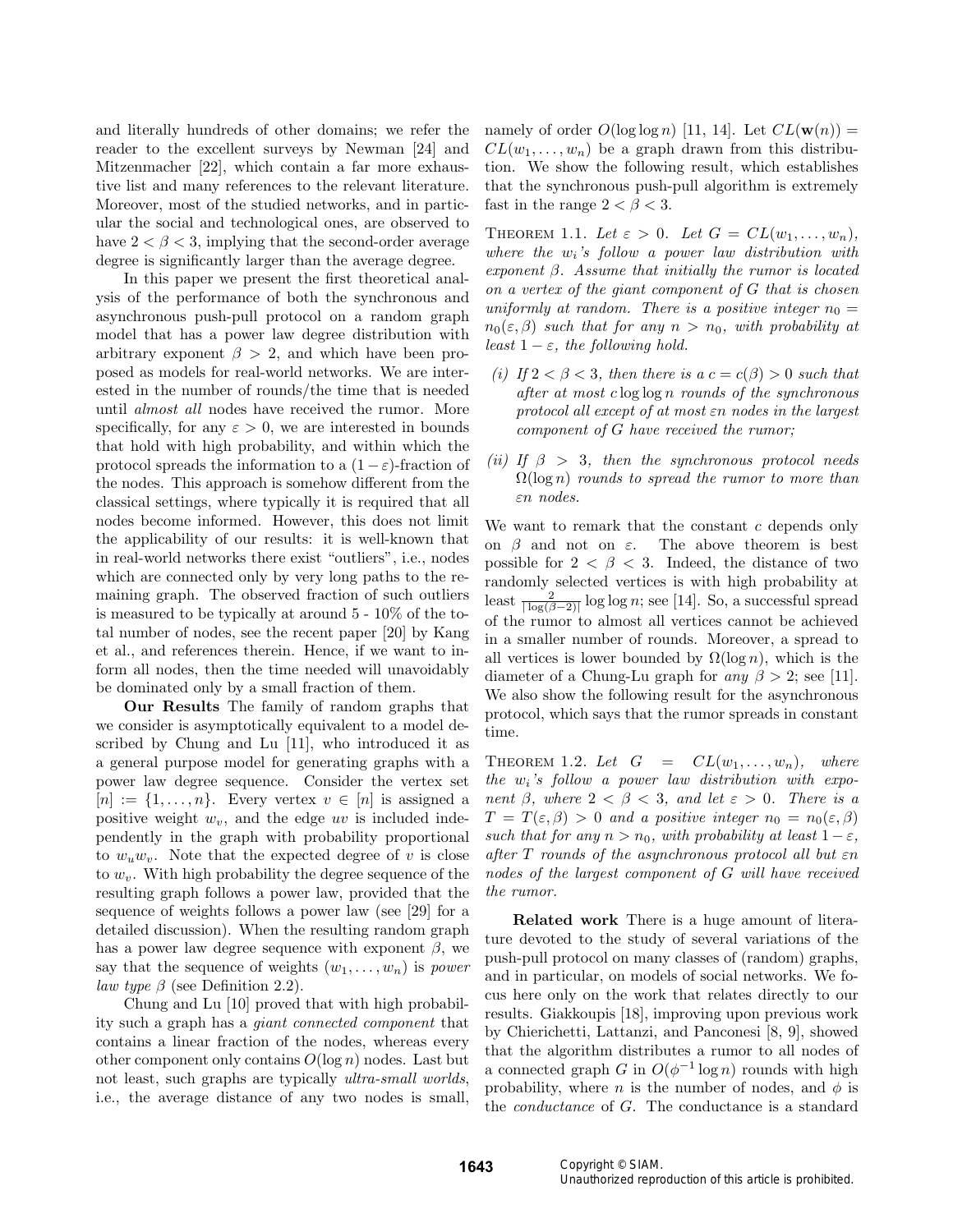measure of the expansion properties of a given graph. There are also further studies that connect related expansion parameters to the runtime of rumor spreading, e.g., [4, 6, 23], however, all these upper bounds are at least logarithmic in n.

Regarding the performance of the push-pull protocol on the preferential attachment model, where  $\beta = 3$ , Doerr, Fouz, and Friedrich [15] showed that it disseminates the information to all nodes of the classical preferential attachment random graph in  $\Theta(\log n)$  rounds. The best previously known bound was obtained by Chierichetti et al. [7], and was of order  $\log^2 n$ . Moreover, by considering a push-pull strategy with memory, where each node never contacts a neighbor twice in a row, the authors of [15] showed that the rumor propagates to all nodes in time  $\Theta(\frac{\log n}{\log \log n})$ . This was the first time that a sublogaritmic bound for the performance of a variation of the push-pull protocol was shown. Moreover, Elsässer [16] studied a variant of the push-pull protocol on Chung-Lu random graphs with a power law degree distribution and at least logarithmic minimum degree. The author shows that the algorithm completes the broadcast in  $O(\log n)$  rounds and uses only  $o(n \log n)$  messages.

Apart from the classical synchronous protocols, their asynchronous counterparts have also been studied [4, 19, 23]. For regular graphs, it was shown in [26] that several synchronous and asynchronous models have asymptotically the same running time. In particular, it follows from these result that for any regular graph, the running time of the synchronous push-pull protocol is asymptotically bounded from above by the running time of its asynchronous version. Our analysis demonstrates that this is not the case for the class of (non-regular) random graphs we consider.

Proof outline A central tool in our proof is the so-called *efficient connector*. An efficient connector is a vertex of bounded degree such that, once one of its neighbors has received the rumor, it pulls the rumor and pushes to all other neighbors in a very short time. This notion gives rise to an auxiliary graph  $H$  containing an edge joining two vertices  $x$  and  $y$ , if there is an efficient connector which is incident to both of them. If H has diameter  $D$ , then any rumor in  $H$  will spread to all vertices in  $O(D)$  rounds. The key point in our analysis is that this graph turns out to be essentially distributed as a (smaller) Chung-Lu random graph. This allows us to use known results about typical distances in such random graphs in the proof regarding the performance of the synchronous protocol.

More importantly, if we restrict  $H$  to vertices with weight larger than  $w$ , then its density increases polynomially in  $w$ . This allows us to be much more

demanding regarding the "efficiency" of a connector. In particular, when considering the asynchronous protocol, we may require that the rumor is spread to all neighbors in time  $O(1/D)$ . This implies that the rumor is spread over  $H$  in constant time. To pass the rumor efficiently to H, we use the property that when  $2 < \beta < 3$  the neighborhood of most vertices grows superexponentially – this is not the case when  $\beta > 3$ . This allows us to adjust the efficiency of the connectors in such a way that the rumor reaches  $H$  from most vertices in  $V$  in constant time. An illustration of our proof is given in Figure 1.

We will begin our analysis with the asynchronous protocol. The reason is that the result for the synchronous protocol will follow from this by, roughly speaking, rounding up the "efficiency" of the connectors to an integer by means of a proper coupling.

# 2 Random graph models and notation

The model of the random graphs, which will serve as the underlying graph over which both protocols run, is asymptotically equivalent to a model considered by Chung and Lu [11], and is a special case of the so-called inhomogeneous random graph, which was introduced Söderberg [27] and was studied in great detail by Bollobás, Janson and Riordan in [3].

We begin this section with a precise definition of the considered models. In Section 2.2 we then collect the relevant results about the degree sequence and the average distances, that will be heavily used in the subsequent sections.

2.1 Chung-Lu random graphs In order to define the model we consider for any  $n \in \mathbb{N}$  the vertex set  $[n] = \{1, \ldots, n\}$ . Each vertex i is assigned a positive weight  $w_i(n)$ , and we will write  $\mathbf{w}(n)$  =  $(w_1(n), \ldots, w_n(n))$ . We assume in the remainder that the weights are deterministic, and we will suppress a possible dependence on  $n$ , whenever it is obvious from the context. For any  $S \subseteq [n]$ , set

$$
W_S(\mathbf{w}) := \sum_{i \in S} w_i.
$$

In our random graph model, the event of including the edge  $\{i, j\}$  in the resulting graph is independent of the events of including all other edges, and equals

(2.1) 
$$
p_{ij}(\mathbf{w}) = \min \left\{ \frac{w_i w_j}{W_{[n]}(\mathbf{w})}, 1 \right\}.
$$

This model was considered by Chung et al., who studied in a series of papers [10–12], for fairly general choices of w, several properties of the resulting graphs,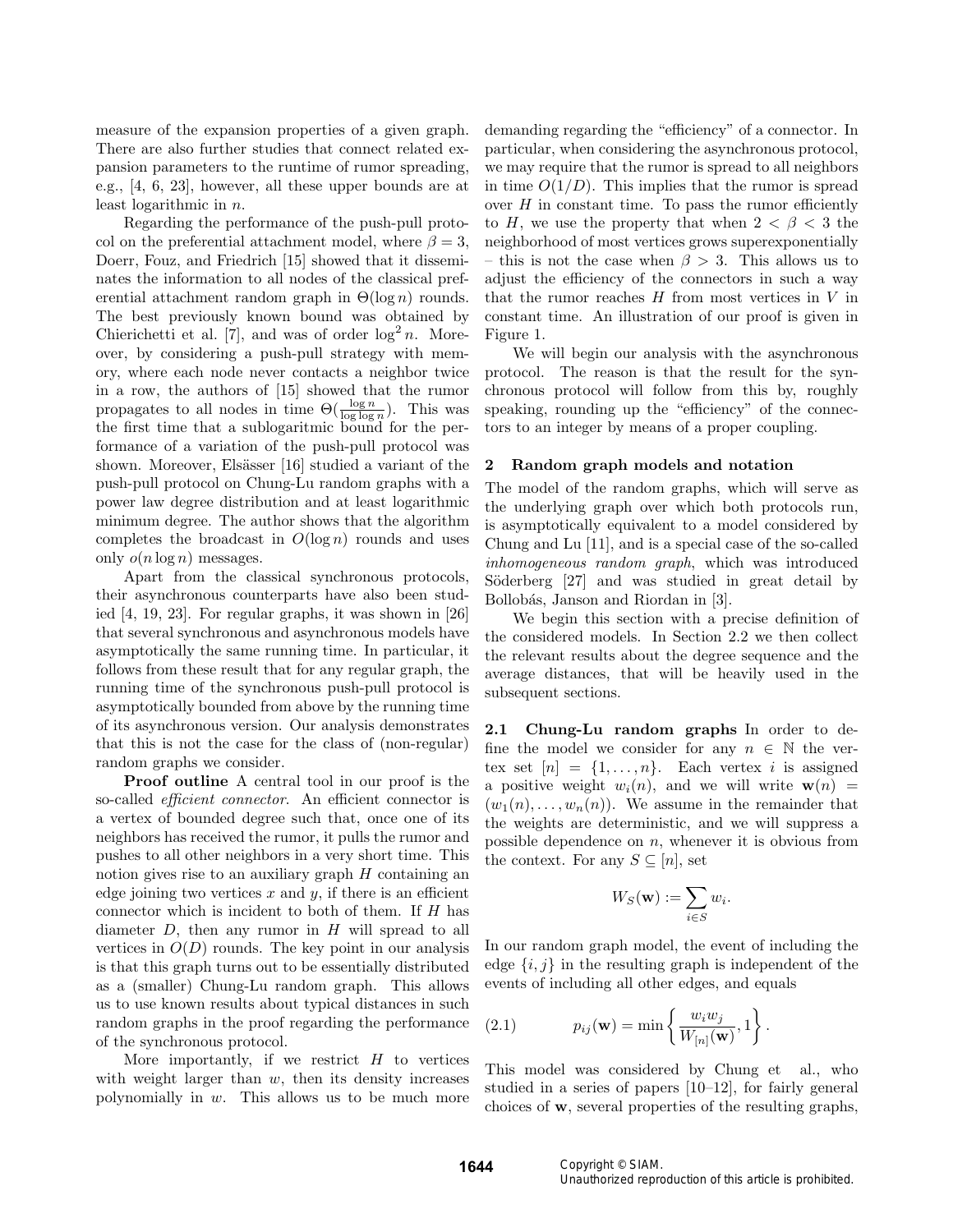such as the average path length or the distribution of the component sizes. We will refer to this model as the *Chung-Lu* model, and we shall write  $CL(\mathbf{w})$ for a random graph in which each possible edge  $\{i, j\}$ is included independently with probability as in (2.1). Moreover, we will suppress the dependence on w, if it is clear from the context to which sequence of weights we refer to.

Note that in a Chung-Lu random graph, the weights essentially control the expected degrees of the vertices. Indeed, if we ignore the minimization in (2.1), and also allow a loop at vertex  $i$ , then the expected degree of that vertex is  $\sum_{j=1}^n w_i w_j / W_{[n]} = w_i$ . In the general case, a similar asymptotic statement is true, unless the weights fluctuate too much. Consequently, the choice of w has a significant effect on the degree sequence of the resulting graph. For example, the authors of [11] choose  $w_i = d\left(\frac{\beta-2}{\beta-1}\right) \left(\frac{n}{i+i_0}\right)^{1/(\beta-1)},$  which typically results in a graph with a power law degree sequence with exponent  $\beta$ , average degree d, and maximum degree proportional to  $(n/i_0)^{1/(\beta-1)}$ , where  $i_0$  was chosen such that this expression is  $O(n^{1/2})$ . Our results will hold in a more general setting, where larger fluctuations around a "strict" power law are allowed, and also larger maximum degrees are possible, thus allowing a greater flexibility in the choice of the parameters.

In our analysis it will be very useful to consider a slight variation of the above model. Suppose that instead of  $(2.1)$  we create a *multigraph* by including  $X_{ij}$ edges that join i to j, where  $X_{ij}$  is a Poisson random variable with mean  $w_i w_j / W_{[n]}$ . In other words, the probability  $p'_{ij}$  that i and j are connected by (at least) one edge is given by the relation

(2.2) 
$$
1 - p'_{ij} = e^{-w_i w_j / W_{[n]}}.
$$

This model was studied in [25] by Norros and Reittu, who showed that it behaves similar to the Chung-Lu model in terms of the distance between two randomly chosen vertices. We shall denote a random graph drawn from this distribution by  $NR(\mathbf{w})$ .

2.2 Power law weight distributions Following van der Hofstad [29], let us write for any  $n \in \mathbb{N}$  and any sequence  $\mathbf{w} = (w_1(n), \dots, w_n(n))$  of weights

$$
F_n(x) = n^{-1} \sum_{i=1}^n \mathbf{1}[w_i(n) \leq x],
$$

where  $\mathbf{1}[w_i(n) \leq x]$  is the indicator function which is equal to 1 if and only if  $w_i(n) \leq x$ . This is the empirical distribution function of the weight of a randomly chosen vertex. We will assume that  $F_n$  satisfies the following two conditions.

DEFINITION 2.1. We say that  $(F_n)_{n\geq 1}$  is regular, if it has the following two properties.

- [Weak convergence of weight] There is a distribution function  $F : [0, \infty) \to [0, 1]$  such that for all x at which F is continuous  $\lim_{n\to\infty} F_n(x) = F(x)$ .
- [Convergence of average weight] Let  $W_n$  be a random variable with distribution function  $F_n$ , and let  $W_F$  be a random variable with distribution function F. Then  $\lim_{n\to\infty} \mathbb{E}[W_n] = \mathbb{E}[W_F]$ .

The regularity of  $(F_n)_{n\geq 1}$  guarantees two important properties. First, the weight of a random vertex is close to the value of a given random variable. Moreover, this variable has finite mean. Thus, as will be made more precise in a few paragraphs, the resulting graph has bounded average degree. Apart from regularity, our focus will be on weight sequences that give rise to powerlaw degree distributions.

DEFINITION 2.2. We say that a regular sequence  $(F_n)_{n\geq 1}$  is of power law type  $\beta$ , if there are constants  $0 < \gamma_1 < \gamma_2$  and  $x_0 > 0$  as well as a function  $(\log \log n)^{-1} \ll \alpha(n) \leq \frac{1}{\beta-1}$  such that for all  $x_0\leqslant x\leqslant n^{\alpha(n)}$ 

$$
\gamma_1 x^{-\beta+1} \leq 1 - F_n(x) \leq \gamma_2 x^{-\beta+1},
$$

and  $F_n(x) = 1$ , for  $x \le x_0$ , whereas  $F_n(x) = 0$ , for  $x > n^{\alpha(n)}$ . (Here and elsewhere the notation  $\ll$  means "asymptotically smaller".)

# 3 Analysis of the protocols

In this section we perform our analysis for Chung-Lu random graphs  $CL(w)$ . Recall that an illustration of this analysis is given in Figure 1. We will assume in the remainder that the empirical distribution  $(F_n)_{n\geq 1}$ of  $(\mathbf{w}(n))_{n\geqslant1}$  is of power law type  $\beta$ , cf. Definition 2.2, where  $2 < \beta < 3$ . We start with the analysis of the asynchronous protocol. All lemmas whose proof is omitted here are proved in Section 6.

3.1 The asynchronous protocol – Proof of Theorem 1.2 To avoid ambiguities, we denote by  $\Omega_G$  the probability space for the graph and by  $\Omega_{RS}$  the probability space for the rumor spreading protocol. For the analysis, we will use the following equivalent description of the asynchronous protocol. For every vertex  $u \in V$ , we have an independent Poisson Processes  $\mathcal{PP}(u)$  over the non-negative reals [28], and an infinite list  $(L_t(u))_{t\in\mathbb{N}}$  of randomly chosen neighbors. If the vertex  $u$  or a neighbor of  $u$  is informed at time 0,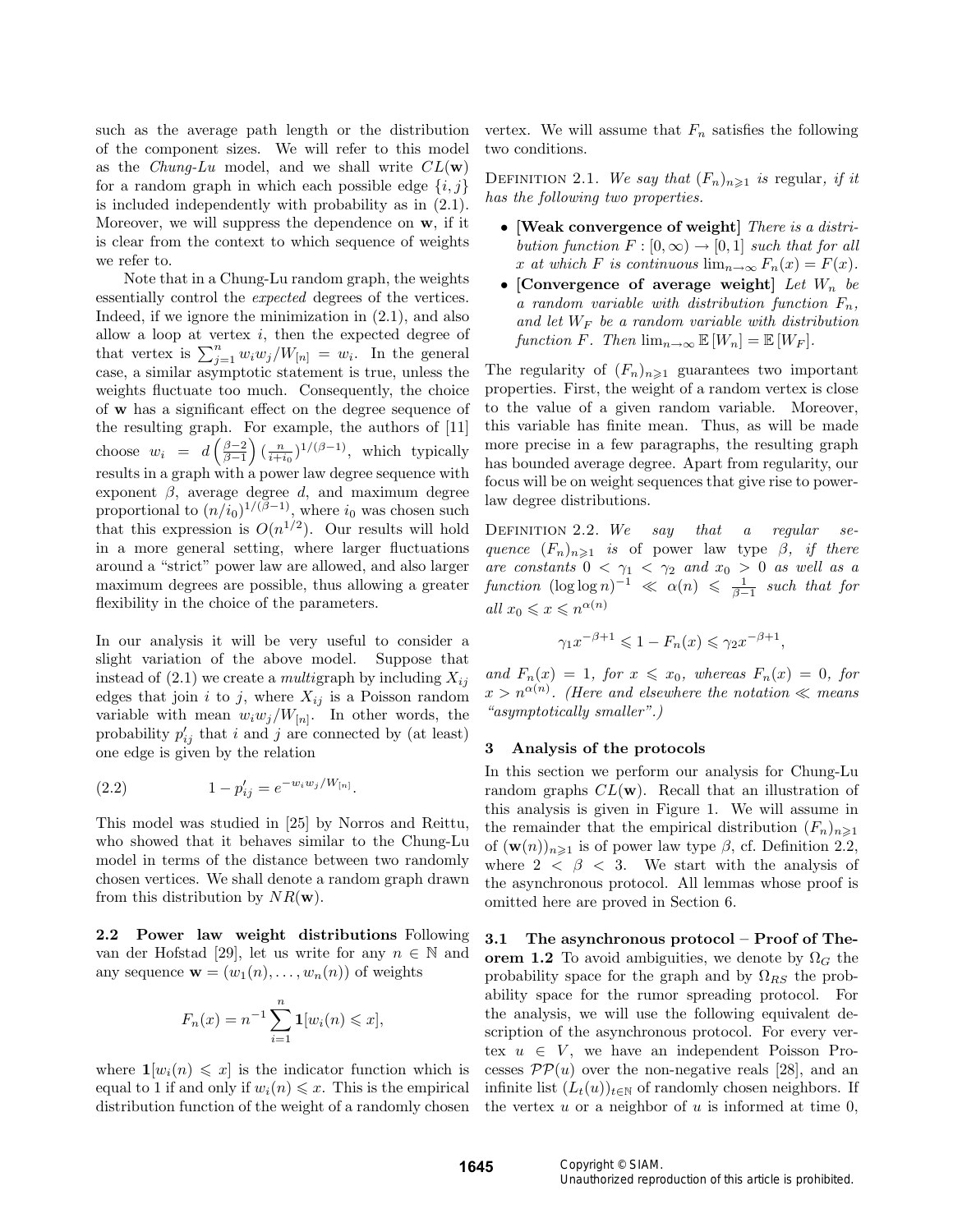

Figure 1: Illustration of the way a rumor initiated at  $u$ is conveyed to the kernel  $S_0$ . The weights of the sets  $S_{i_{\text{max}}}, S_{i_{\text{max}}-1}, \ldots, S_0$  are super-exponentially increasing, starting with a (large) constant weight in  $S_{i_{\text{max}}}$ . The sets  $X_{i_{\text{max}}}, X_{i_{\text{max}}-1}, \ldots, X_0 \subseteq X$  are all vertices of constant weight and degree, but their efficiency increases exponentially (starting with a constant efficiency in  $X_{i_{\text{max}}}$ ). Every vertex in  $\tilde{S}_i$  is connected to a vertex in  $\tilde{S}_{i-1}$  via a vertex in  $X_i$ . The dotted edges within  $S_0$ represent the edges of the graph H.

then u follows  $\mathcal{PP}(u)$ , i.e., when the process  $\mathcal{PP}(u)$ ticks for the k-th time, it exchanges a rumor with neighbor  $L_k(u)$  (if any of the two nodes knows the rumor). However, if  $u$  and its neighbors are uninformed, then we may assume that  $u$  does nothing (note that in the original definition of the process,  $u$  would communicate with randomly chosen neighbors; this has no effect, since the waiting times are exponentially distributed and thus memoryless). Now suppose that at time  $\tau(u) \in \mathbb{R}$ , the first neighbor of  $u$  becomes informed. Then  $u$  starts to follow the Poisson process  $\mathcal{PP}(u)$ , i.e., when the process  $\mathcal{PP}(u)$  ticks for the k-th time at time  $t_k$ , u communicates with neighbor  $L_k(u)$  at time  $\tau(u) + t_k$ . Here we implicitly assume that there is some oracle that tells  $u$ at the right time to start using the Poisson process. In other words, we make a "thought experiment" about the behavior of the vertices, which, however, does not affect the execution of the protocol at all.

In the following, we now describe a way how every node u generates the list  $(L_k(u))_{k\in\mathbb{N}}$ . For the k-th element, node u generates a uniformly random number in  $U_k(u) \in [0,1]$ . Hence, each node u generates an infinite list of uniform random numbers  $(U_k(u))_{k\in\mathbb{N}}$ in  $[0, 1]$  and we may assume that the node does so before the graph is exposed. Now if we expose the neighborhood of u with neighbors labeled and ordered from 1 to deg(u), then u generates the list  $(L_k(u))_{k\in\mathbb{N}}$ where for each  $k \in \mathbb{N}$ 

 $L_k(u)$  is set to be that  $j \in [\deg(u)]$  such that

$$
U_k(u) \in \left[\frac{j-1}{\deg(u)}, \frac{j}{\deg(u)}\right).
$$

This two-stage procedure for generating the lists turns out to be handy, as we may say something about how fast the rumor will be spread by  $u$  to its neighbors just by looking at the sequence  $(U_k(u))_{k\geq 1}$  without exposing any edge in G.

DEFINITION 3.1. Let d be any integer and  $\rho \in \mathbb{R}$ . Then we call a node  $u \in V$  a  $(\rho, d)$ -efficient asynchronous connector, if the following two conditions hold:

- For all integers  $1 \leq k \leq 2d$ ,  $U_k(u) \in \left[\frac{k-1}{2d}, \frac{k}{2d}\right)$ and for all integers  $2d < k \leq 4d$ ,  $U_k(u) \in$  $\left[\frac{k-2d-1}{2d}, \frac{k-2d}{2d}\right)$ .
- The clock of  $PP(u)$  ticks at least 4d times within the interval  $[0, \rho)$ .

Let us now explain this definition. Suppose that u is a  $(\rho, d)$ -efficient asynchronous connector, and additionally, the degree of  $u$  is not larger than  $d$ . Then if at time  $\tau(u)$  the first neighbor of u becomes informed, then all neighbors of  $u$  and  $u$  itself are informed by time  $\tau(u) + \rho$ . Note that Definition 3.1 uses only the probability space  $\Omega_{RS}$ . We use the following simple lower bounds on the probability that a vertex  $u$  is an efficient connector.

LEMMA 3.1. Let  $\rho \in \mathbb{R}_+$  and  $d \in \mathbb{N}$ . Then,

 $Pr[u \text{ is a } (\rho, d) \text{-efficient asymptaneous connector}]$ 

$$
\geqslant \left(\frac{\rho}{16d^2}\right)^{4d}
$$

.

Having defined the notion of an efficient connector, we are now ready to formulate the general proof strategy. Additionally, with some small modifications, we can also obtain the result for the synchronous algorithm (see Section 3.2).

First, we define a kernel which contains all nodes with sufficiently large weight. More precisely, we set  $T_0 := (\log n)^A$ , where  $A = 3(3 - \beta)^{-2}$ . Then the kernel is the set of vertices with weight at least  $T_0$ , i.e.,

$$
S_0 := \{ v \in V \colon w_v \geq T_0 \}.
$$

Also, let X be the set of  $\varepsilon n$  nodes with smallest weight, where we assume that  $\varepsilon \in (0, \frac{1}{2})$ . Note that for any x in X

$$
0 \qquad \gamma_1^{1/(\beta - 1)} \leqslant w_x \leqslant (2\gamma_2)^{1/(\beta - 1)}.
$$

 $(3.3)$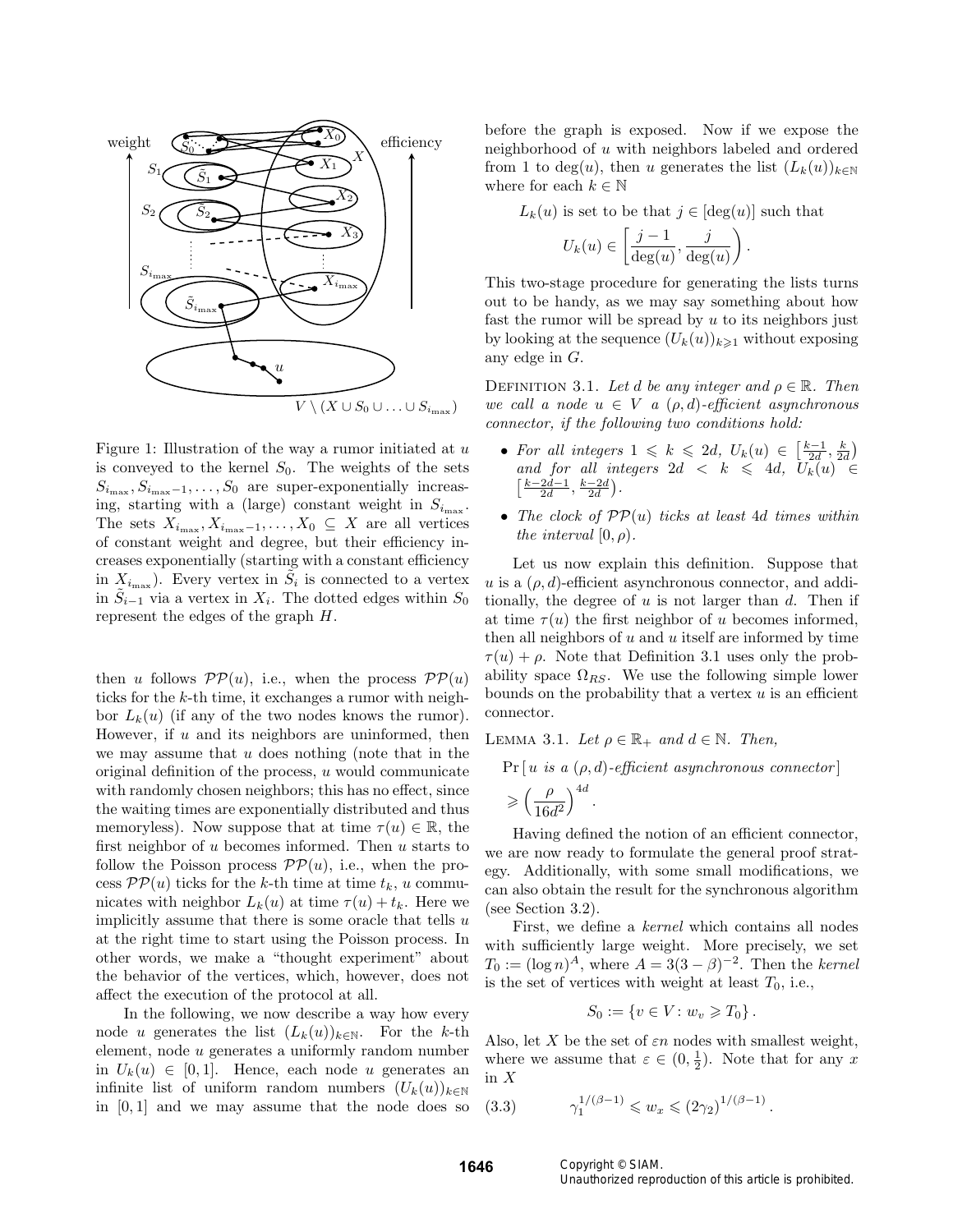Indeed, the assumption that  $F_n$  is of power law type  $\beta$  (cf. Definition 2.2) implies that  $F_n(\gamma_1^{1/(\beta-1)}) \leq 1$  –  $\gamma_1(\gamma_1^{1/(\beta-1)})^{-\beta+1} = 0$ . This shows the lower bound on  $w_x$ . To see the upper bound, a similar calculation shows that  $F_n\left(\left(2\gamma_2\right)^{1/(\beta-1)}\right) \geqslant \frac{1}{2} \geqslant \varepsilon$ . We shall also write  $w_{\text{min}} = \gamma_1^{1/(\beta - 1)}$ . Our first goal is to show that there are many efficient connectors that have two neighbors in  $S_0$ . To this end, we prove the following lemma.

LEMMA 3.2. Let  $\varepsilon \in (0, \frac{1}{2})$ . Set  $\alpha = 2(\beta - 2)/(\beta -$ 1)  $\in (0,1)$  and  $\lambda = \lceil \log_{1/\alpha} \log(T_0) \rceil$ . Then there is  $a \ c = c(\alpha, \varepsilon) > 0$  so that with probability  $1 - o(1)$ , there exist disjoint sets  $X_0, X_1, \ldots, X_{\lambda} \subseteq X$  with the following properties:

- each node in  $X_i$ ,  $0 \leq i \leq \lambda$ , is not adjacent to any other node in X,
- for each  $0 \leq i \leq \lambda$ ,  $|X_i| \geq c \cdot \alpha^{8(\lambda i)} \cdot n$ ,
- for each  $u \in X_i$ ,  $0 \leqslant i \leqslant \lambda$ , u is an  $(\alpha^{\lambda-i}, 2)$ efficient asynchronous connector.

For the proof that the rumor is quickly disseminated within the kernel, we only use the connectors in  $X_0$ that have degree 2 (we shall use the other connectors in  $X_1, \ldots, X_\lambda$  later in the analysis). We are going to prove that there are sufficiently many efficient connectors in the set  $X_0$  that connect two vertices in  $S_0$ . To this end, we define an auxiliary graph  $H = (V_H, E_H)$  with  $V_H = S_0$  and

$$
E_H := \{ \{x, y\} \mid x, y \in V_H \exists v \in X_0 : v \text{ is a } ((\log T_0)^{-1}, 2) \text{-}e. \text{ c. with } N(v) = \{x, y\} \},
$$

where  $e$ .  $c$ . stands for efficient asynchronous connector. The next lemma proves that the diameter of H is  $O(\log \log n)$ . Thus, because of the fact that  $(\log T_0)^{-1}$  =  $\Theta((\log \log n)^{-1})$ , as soon as any one of the nodes in  $V_H$ learns the rumor, then after an additional time of  $O(1)$ all other nodes will know it as well.

LEMMA 3.3. With probability at least  $1-o(1)$ , all pairs of vertices in H are connected by a path of length at  $most \frac{2+o(1)}{|\log(\beta-2)|} \log \log n.$ 

It remains to prove the existence of efficient paths from most vertices  $V \setminus S_0$  to the set  $S_0$ . To this end, we partition  $V(G)$  according to the weight of the vertices. First, we define a sequence of thresholds  $(T_i)_{i\geq 1}$ . Recall the definition of  $S_0$ , where we set  $T_0 = (\log n)^A$ . Let  $T_i := T_0^{\alpha^i}$ , where  $\alpha = 2(\beta - 2)/(\beta - 1) \in$ (0,1). Moreover, for any integer i with  $1 \leq i \leq$  $\lceil \log_{1/\alpha} \log T_0 \rceil =: \lambda$ , we set

$$
S_i = \{ v \in V : T_i \leqslant w_v < T_{i-1} \},
$$

where  $T_{-1} := \infty$ . The task of connecting most vertices in  $V$  to  $S_0$  is performed by the following two lemmas.

LEMMA 3.4. Let  $\varepsilon \in (0, \frac{1}{2})$  and set  $\alpha = 2(\beta - 2)/(\beta -$ 1)  $\in$  (0,1). Then there exists  $\kappa = \kappa(\varepsilon) \geq 0$  so that with probability at least  $1 - \varepsilon$ , there exists a sequence of subsets  $\tilde{S}_i \subseteq S_i$ ,  $1 \leq i \leq i_{\text{max}} = \lambda - \kappa$ , that satisfies the following properties:

- $|\tilde{S}_i| \geqslant |S_i|/2$ ,
- each vertex  $u \in \tilde{S}_i$  is connected to  $\tilde{S}_{i-1}$  by a vertex  $x \in X_i$ , which is an  $(\alpha^{\lambda-i}, 2)$ -efficient asynchronous connector and satisfies deg(x) = 2, where  $\tilde{S}_0 = S_0 = V_H$ .

The final step is to prove that there is an efficient path from most vertices in the giant component to the set  $\cup_{i=0}^{i_{\text{max}}} \tilde{S}_i$  from Lemma 3.4, which is the subject of the next lemma.

LEMMA 3.5. Let  $\varepsilon \in (0, \frac{1}{2})$  and let  $\tilde{S} = \bigcup_{i=0}^{i_{\text{max}}} \tilde{S}_i$  be sequence of sets from Lemma 3.4. Then there are positive integers  $r = r(\varepsilon)$  and  $\Delta = \Delta(\varepsilon)$  so that with probability at least  $1 - \varepsilon$ , all but an  $\varepsilon$  fraction of the vertices of the giant component of  $CL(w)$  are such that for each of these vertices u there is a path  $P = (u_1 =$  $u, u_2, \ldots, u_r$ ) with  $u_r \in \tilde{S}$  which does not use vertices in  $X$ , and the degrees of all vertices on that path except for  $u_r$  are upper bounded by  $\Delta$ .

Proof of Theorem 1.2 Let us now prove the upper bound of  $O(1)$  on the rumor spreading time. By combining Lemma 3.3, Lemma 3.4 and Lemma 3.5, we conclude that there is, for all pairs  $u, v$  in the giant component except for at most  $\varepsilon n^2$  pairs, a path  $P_{u,v}$  =  $(u_1 = u, u_2, \dots, u_\ell = v)$  with the following properties:

- $\ell = \tilde{c} \log \log n$ , where  $\tilde{c} > 0$  is some constant;
- there are constants  $c_1, c_2 \leq r$ , such that all the degrees of  $u_1, \ldots, u_{c_1}$  and the degrees of  $u_{\ell-c_2}, \ldots, u_{\ell}$ are bounded by some constant  $\Delta > 0$ ;
- for the subpath  $\tilde{P}_{u,v} = (u_{c_1+1}, \ldots, u_{\ell-c_2-1}),$  there is an index set  $\mathcal{I} \subseteq \{c_1 + 1, \ldots, \ell - c_2 - 1\}$  associated with values  $\Delta_i$  for each  $i \in \mathcal{I}$ , so that
	- $-$  *T* contains at least every second vertex on  $\tilde{P}_{u,v}$ ;
	- $-$  for every *i* ∈ *I*, *u<sub>i</sub>* is a (Δ<sub>*i*</sub>, 2)-efficient asynchronous connector and  $deg(u_i) = 2$ ;

$$
- \sum_{i \in \mathcal{I}} \Delta_i = O(1).
$$

Note that once the rumor reaches the vertex  $u_{c_1+1}$ , we know that it will reach the vertex  $u_{\ell-c_2-1}$  in time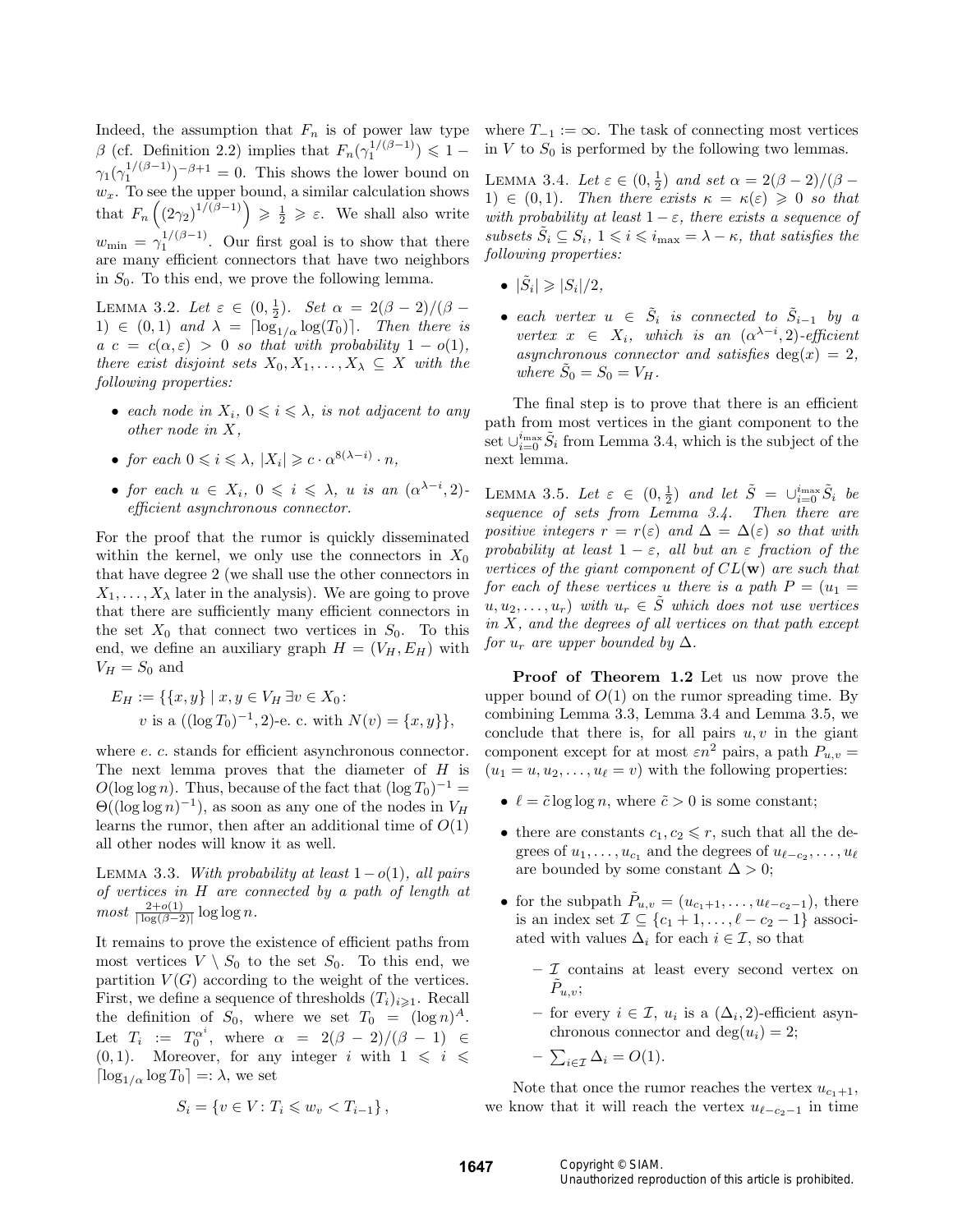$\sum_{i \in \mathcal{I}} \Delta_i = O(1)$ , using the definition of  $(\Delta_i, 2)$ -efficient asynchronous connector along with  $deg(u_i) = 2$  for  $i \in \mathcal{I}$ . Hence, it only remains to bound the time for the rumor to go from  $u_1 = u$  to  $u_{c_1}$ , and from  $u_{\ell-c_2}$ to  $u_{\ell} = v$ . The expected time for w to transmit the rumor to its neighbor on  $P_{u,v}$  can upper bounded by  $\Delta$ . Hence, the expected time for the rumor to traverse the whole path  $P_{u,v}$  is at most

$$
\Delta \cdot (c_1 + c_2) + \sum_{i \in \mathcal{I}} \Delta_i,
$$

which is a constant. Using Markov's inequality completes the proof.

3.2 The synchronous protocol – Proof of Theorem 1.1(i) We first adjust the definition of efficient connector to the synchronous model.

DEFINITION 3.2. Let d and  $\rho \geq 4d$  be integers. We call a node  $u \in V$  a  $(\rho, d)$ -efficient synchronous connector if the following condition holds:

• for each  $1 \leq j \leq d$ , we have

$$
\bigcup_{t=1}^{\lfloor\rho/2\rfloor} U_t(u)\cap \left[\frac{j-1}{2d},\frac{j}{2d}\right)\neq \emptyset
$$
  
and 
$$
\bigcup_{t=\lfloor\rho/2\rfloor+1}^{\rho} U_t(u)\cap \left[\frac{j-1}{2d},\frac{j}{2d}\right)\neq \emptyset.
$$

Hence, if a node u is a  $(\rho, d)$ -efficient connector and its degree is at most  $d$ , then once the first neighbor of  $u$ becomes informed at step  $\tau(u)$ , then all other neighbors of  $u$  (and  $u$  itself) will have been informed by step  $\tau(u) + \rho$ . Let us also observe that, for any d, we can make the probability for a node u to be a  $(\rho, d)$ -efficient synchronous connector arbitrarily close to 1 by choosing a sufficiently large  $\rho = \rho(d)$ .

Recall that all vertices in  $X$  that are used in Lemma 3.3 and Lemma 3.4 as connectors in  $\ddot{S}$  and  $H$ , are (1, d)-efficient asynchronous connectors. Moreover, the probability for being a  $(1, d)$ -efficient asynchronous connector is smaller than the probability for being a  $(\rho, d)$ -efficient synchronous connector, if we choose  $\rho >$ 1 to be a sufficiently large constant. Hence we can set up a coupling between the asynchronous and the synchronous model such that whenever a vertex  $u \in V$ is a  $(1, d)$ -efficient asynchronous connector, then it will be also a  $(\rho, d)$ -efficient synchronous connector. Hence, corresponding to Section 3.1, we have the following. There is, for all pairs  $u, v$  in the giant component except for at most  $\varepsilon n^2$  pairs, a path  $P_{u,v} = (u_1 = u, u_2, \dots, u_\ell)$ with the following properties:

- $\ell = \tilde{c} \log \log n + 2f(\varepsilon)$ , where  $\tilde{c} > 0$  is a constant and  $f(\varepsilon)$  is a function that only depends on  $\varepsilon$ ,
- there are  $c_1, c_2 \leq f(\varepsilon)$ , such that all the degrees of  $u_1, \ldots, u_{c_1}$  and the degrees of  $u_{\ell-c_2}, \ldots, u_{\ell}$  are bounded by some constant  $C = C(\varepsilon) > 0$ ,
- for the subpath  $\tilde{P}_{u,v} = (u_{c_1+1}, \ldots, u_{\ell-c_2-1}),$  there is an index set  $\mathcal{I} \subseteq \{c_1 + 1, \ldots, \ell - c_2 - 1\}$  associated with values  $\Delta_i$  for each  $i \in \mathcal{I}$ , so that
	- $\mathcal I$  contains at least every second vertex on  $\tilde{P}_{u,v},$
	- for every  $i \in \mathcal{I}$ ,  $u_i$  is a  $(\rho, 2)$ -efficient synchronous connector and  $deg(u_i) = 2$ ,

Using exactly the same arguments as in Section 3.1, we obtain that the expected time for the rumor to reach v from u is at most

$$
(\tilde{c} \log \log n + 2f(\varepsilon)) \cdot \rho + 2f(\varepsilon) \cdot C.
$$

This completes the proof of Theorem 1.1(i).

### 4 Typical properties of Chung-Lu random graphs

The next paragraphs discuss the most relevant properties of the Chung-Lu model, namely its typical degree sequence and the average distance of two randomly chosen vertices.

The degree sequence Let us first turn our attention to the degree sequence of a Chung-Lu random graph. Note that the weight of a random vertex is given by  $W_n$ , which is a random variable with distribution  $F_n$ . Moreover, a simple calculation shows that the degree of the vertex with weight  $w_i$  follows approximately a Poisson distribution with mean  $w_i$ . Consequently, we expect that the probability that a random vertex has degree  $k$  is close to  $e^{-W_n}W_n^k/k!$ . The next theorem, which is taken from [3, 29], confirms this intuition and characterizes the degree distribution of a random graph  $CL(\mathbf{w}(n))$ for large n.

THEOREM 4.1. Suppose that  $(F_n)_{n\geq 1}$  is of power law type  $\beta$ , for some  $\beta > 2$ . Then, for any  $k \geq 0$ , with high probability,

$$
N_k = (1 + o(1))p_k n, \quad where \quad p_k = \mathbb{E}\left[e^{-W_F} \frac{W_F^k}{k!}\right].
$$

Moreover, there are constants  $0 < \gamma'_1 < \gamma'_2$  such that  $\gamma_1' k^{-\beta+1} \leq \sum_{i \geq k} p_i \leq \gamma_2' k^{-\beta+1}$ .

In other words, if  $(F_n)_{n\geq 1}$  is of power law type  $\beta$ , then also the resulting random graph has a power law degree distribution with exponent  $\beta$ . We want to remark that a similar statement is true for the Norros-Reittu  $NR(\mathbf{w})$ model; we omit the details.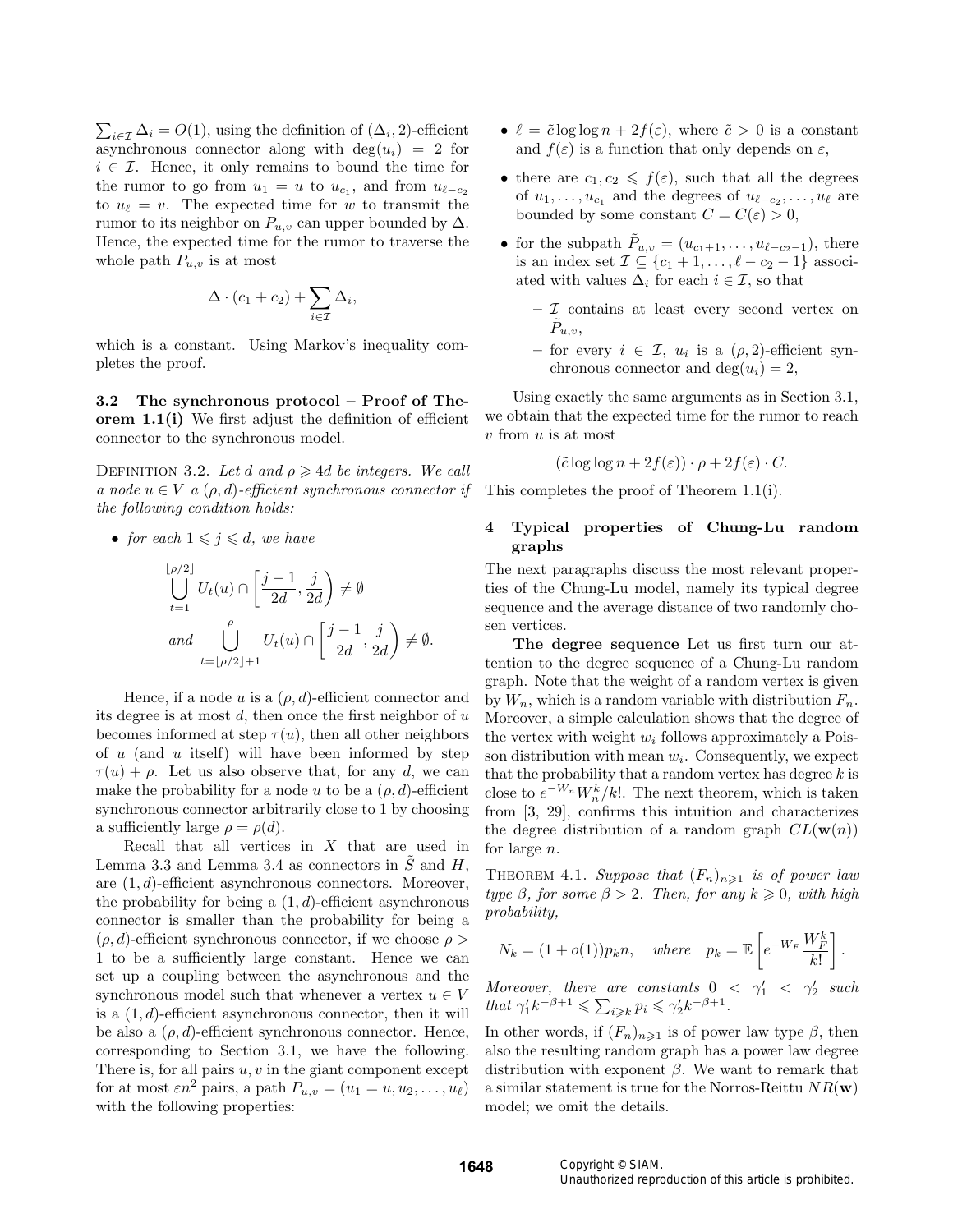Typical distances Perhaps the most crucial parameter in our proofs about the Chung-Lu model is the typical distance of two random nodes. The following theorem follows straightforwardly from the results in [11, 14, 29], and covers the case  $2 < \beta < 3$ .

THEOREM 4.2. Suppose that  $(F_n)_{n\geq 1}$  is of power law type  $\beta$ , for some  $2 < \beta < 3$ . Let  $D_n$  be the distance of two randomly chosen vertices in  $CL(\mathbf{w}(n))$ . Then, with high probability, if  $D_n < \infty$ ,

$$
D_n = \left(\frac{2}{|\log(\beta - 2)|} + o(1)\right) \log \log n.
$$

In other words, if the parameters are chosen such that the resulting graph has a power law degree distribution with exponent in  $(2, 3)$ , then the resulting graphs are ultra-small, in the sense that most pairs of nodes are at distance  $O(\log \log n)$ . The next result, also taken from [11, 29], states that the situation is dramatically different if the exponent is larger.

THEOREM 4.3. Suppose that  $(F_n)_{n\geq 1}$  is of power law type  $\beta$ , for some  $\beta > 3$ . Let  $D_n$  be the distance of two randomly chosen modes in  $CL(\mathbf{w}(n))$ . Then, for sufficiently large n, with probability at least  $1 - n^{-1/2}$ , if  $D_n < \infty$ ,

$$
D_n \ge \frac{1}{3} \log_{\nu} n
$$
, where  $\nu = \frac{\mathbb{E}[W_F^2]}{\mathbb{E}[W_F]^2} > 1$ .

The same results are again also true for the Norros-Reittu  $NR(\mathbf{w})$  model.

The following lemma bounds the total weight of certain subsets of vertices, in the case where the weights follow a power law of type  $\beta \in (2,3)$  – it will be used many times in our proofs.

LEMMA 4.1. Let  $(F_n)_{n\geqslant 1}$  be of power law type  $2 < \beta <$ 3. Then, uniformly for  $0 < x \leqslant \frac{1}{2}n^{\alpha(n)}$ 

$$
\sum_{v \; : \; w_v \leqslant x} w_v = W_{[n]} - \Theta(nx^{-\beta+2})
$$
  
and for  $x \leqslant n^{\alpha(n)}$  
$$
\sum_{v \; : \; w_v \leqslant x} w_v^2 = \Theta(nx^{3-\beta}).
$$

Proof. We begin with the basic relation

(4.4) 
$$
\frac{1}{n} \sum_{v \; : \; w_v \leq x} w_v = \int_0^x \Pr[y \leq W_n \leq x] dy
$$

$$
= \int_0^x (1 - F_n(y)) - (1 - F_n(x)) dy.
$$

To estimate the above expression, note that the assumption that  $(F_n)_{n\geq 1}$  is of power law type  $\beta > 2$  implies

$$
\int_{x}^{n^{\alpha(n)}} (1 - F_n(y)) dy = \Theta(1) \cdot \int_{x}^{\infty} y^{-\beta + 1} dy = \Theta(x^{-\beta + 2}).
$$
 (6.8)

By putting (4.4) and the above estimate together we obtain that

$$
\sum_{v \; : \; w_v \leq x} w_v = n \mathbb{E} \left[ W_n \right] - n \Theta(x^{-\beta+2}) - x(1 - F_n(x))
$$

$$
= n \mathbb{E} \left[ W_n \right] - n \Theta(x^{-\beta+2}).
$$

This proves the first claim. To see the second claim, observe that

$$
\sum_{v \; : \; w_v \leqslant x} w_v^2 = 2n \int_0^x y \Pr[y \leqslant W_n \leqslant x] dy.
$$

A similar computation as above gives then the desired statement – the details are omitted.

# 5 Lower bounds – Proof of Theorem 1.1(ii)

Lemma 5.1. Consider the Chung-Lu random graph  $CL(**w**(n))$ , where the empirical distribution function  $F_n(x)$  is of power law type  $\beta > 3$ . Then there is a constant  $\gamma > 0$  such that after  $\gamma \log n$  rounds the number of nodes informed by the synchronous push-pull algorithm is  $o(n)$  with probability that is asymptotically bounded away from 0.

Proof. The lemma follows from Theorem 4.3. To see this, note that the conclusion of Theorem 4.3 implies that there are at most  $n^{3/2}$  pairs of nodes in  $CL(w)$  with distance at most  $\frac{1}{3} \log_{\nu} n$ . This however, guarantees that there are at most, say,  $n^{3/4}$  nodes such that the number of nodes within distance  $\frac{1}{3} \log_{\nu} n$  is at least  $n^{3/4}$ . This shows the claimed statement.

## 6 Completing the proof of Theorems 1.1 and 1.2

In this final section we collect all proofs omitted in Section 3.

6.1 Proof of Lemma 3.1 Recall that the definition of efficient asynchronous connector consists of two conditions, which are by construction independent events. Let us start with a lower bound for the probability for the first condition. Since for the  $k$ th clock tick, node  $u$ generates a uniform random variable  $U_k(u) \in [0,1)$ , we find that the probability that  $u$  satisfies the first condition is at least  $(2d)^{-4d}$ . For the second condition, let us estimate the probability that within the time-interval  $[0, 0+\rho)$ , the Poisson clock ticks at least 4d times. Since the waiting time between two ticks is exponentially distributed with mean 1, we can lower bound this probability by

(6.5) 
$$
\left(1 - e^{-\tau/(4d)}\right)^{4d} \geqslant \left(\frac{\tau}{8d}\right)^{4d},
$$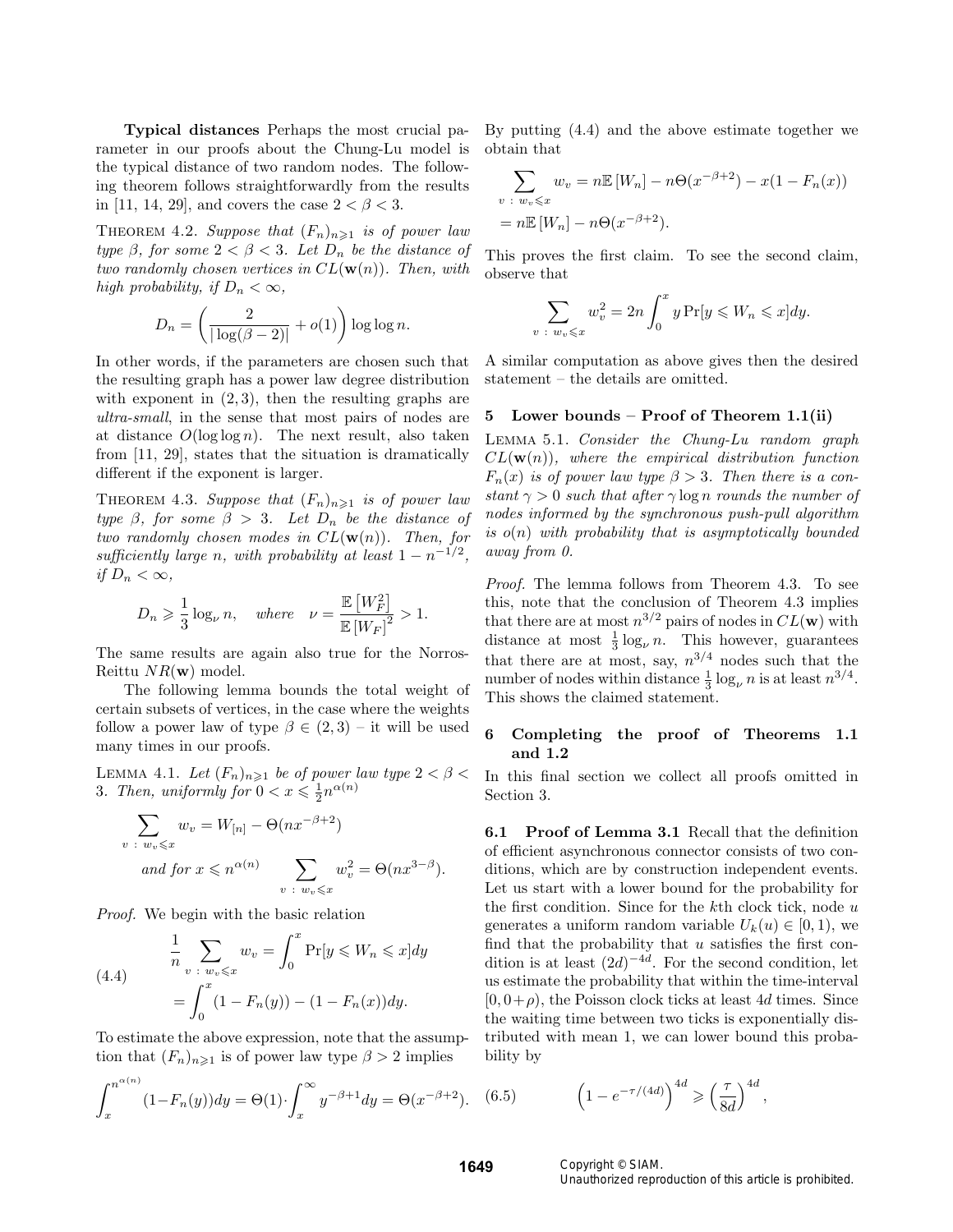since  $1 - e^{-x} \ge x/2$  for  $x \in (0,1)$ . Combining the two lower bounds, we conclude that the probability for u being an efficient  $(\rho, d)$  asynchronous connector is at least

$$
\left(\frac{\tau}{8d}\right)^{4d} \cdot \left(\frac{1}{2d}\right)^{4d} = \left(\frac{\tau}{16d^2}\right)^{4d}.
$$

6.2 Proof of Lemma 3.2 We start with the first condition which says that there may not be any internal edge in  $\cup_{i=1}^{\lambda} X_i$ . To this end, consider all nodes in X. For a node  $x \in X$ , let  $Z_x = 1$  if x has no edge in X, and 0 otherwise. Note that for sufficiently large  $n$ 

$$
\Pr\left[Z_x = 1\right] = \prod_{\substack{x' \in X \setminus \{x\} \\ w_x w_{x'} \text{ bounded}}} \left(1 - \frac{w_x w_{x'}}{W_{[n]}}\right)
$$
\n
$$
\stackrel{(w_x w_{x'}) \text{ bounded}}{\geqslant} e^{-2w_x}.
$$

Let  $Z := \sum_{x \in X} Z_x$ . To apply the second moment method, first note that

Var [Z] = 
$$
\sum_{x \in X}
$$
 Var [Z<sub>x</sub>]  
+  $\sum_{x \neq x'}$  Pr[Z<sub>x</sub> = 1  $\wedge$  Z<sub>x'</sub> = 1] - Pr[Z<sub>x</sub> = 1] Pr[Z<sub>x'</sub> = 1].

Note that each term in the sum above equals

$$
Pr[Z_x = 1] (Pr[Z_{x'} = 1 | Z_x = 1] - Pr[Z_{x'} = 1]).
$$

The last term can be estimated by

$$
\prod_{y \in X \setminus \{x',x\}} \left(1 - \frac{w_y w_{x'}}{W_{[n]}}\right) - \prod_{y \in X \setminus \{x'\}} \left(1 - \frac{w_y w_{x'}}{W_{[n]}}\right)
$$

$$
\left(\frac{w_x w_{x'}}{W_{[n]}}\right) \cdot \prod_{y \in X \setminus \{x',x\}} \left(1 - \frac{w_y w_{x'}}{W_{[n]}}\right).
$$

Since  $w_x$  and  $w_{x'}$  are bounded, by putting everything together we infer that

$$
\text{Var}\left[Z\right] \leqslant \mathbb{E}\left[Z\right] + O(1) \cdot \frac{|X|^2}{W_{[n]}} = O(\mathbb{E}\left[Z\right]).
$$

Using Chebyshev's inequality we infer for sufficiently large  $n$  with room to spare that

$$
\Pr\left[\left|Z - \mathbb{E}\left[Z\right]\right|\geqslant \mathbb{E}\left[Z\right]/2\right] \leqslant n^{-1/2},
$$

Set  $\tilde{X} = \{x \in X : Z_x = 1\}$  and let us now address the second and third condition of the lemma. Define the set  $X_{\geqslant i} := \{x \in \tilde{X} : x \text{ is a } (\alpha^{\lambda - i}, d) \text{-efficient connector}\},\$ where  $1 \leq i \leq \lambda$ . By Lemma 3.1, where we set  $d = 2$ ,

$$
\mathbb{E}\left[X_{\geqslant i}\right] \geqslant \left|\tilde{X}\right| \cdot \left(\frac{\alpha^{\lambda - i}}{64}\right)^8.
$$

Since  $i \leq \lambda = O(\log \log \log n)$ , the expectation above is bounded from below by some polynomial in  $n$ . By applying the Chernoff bounds, it follows that

$$
\Pr\left[X_{\geqslant i}\geqslant \frac{1}{2}\big|\tilde{X}\big|\cdot \left(\frac{\alpha^{\lambda-i}}{64}\right)^8\right]\geqslant 1-n^{-\omega(1)}.
$$

Taking the union bound, this holds for all  $1 \leq i \leq \lambda$  with probability at least  $1-n^{-\omega(1)}$ . To simplify notation, let us write for brevity  $c' = (1/2) \cdot (64)^{-8}$  and  $\sigma = \alpha^8 < 1$ .

We now define the sets  $X_i$  recursively. We begin with  $X_0$  and put  $c'n \cdot (1 - \sigma) \cdot \sigma^{\lambda}$  elements of  $X_{\geqslant 0}$ into the set  $X_0$ . Similarly, we put  $c'n \cdot (1 - \sigma) \cdot \sigma^{\lambda - 1}$ elements of  $X_{\geq 1} \backslash X_0$  into the set  $X_1$  and so on. We now prove by induction that this recursive definition works. So assume that we have completed the construction of  $X_0, X_1, \ldots, X_k$  where  $|X_i| = c'n \cdot (1 - \sigma) \cdot \sigma^{\lambda - i}$  for every  $0 \leq i \leq k$ . Then,

$$
|X_{\geq k}| - \sum_{i=0}^{k-1} |X_i| \geq c'n \cdot \sigma^{\lambda - k} - \sum_{i=0}^{k-1} c'n \cdot (1 - \sigma) \cdot \sigma^{\lambda - i}
$$
  

$$
\geq c'n \cdot \sigma^{\lambda - k} - c'n \cdot (1 - \sigma) \cdot \sigma^{\lambda - (k-1)} \sum_{i=0}^{\infty} \sigma^i
$$
  

$$
= c'n \cdot \sigma^{\lambda - k} \cdot (1 - \sigma).
$$

Hence we can put  $c'n \cdot \sigma^{\lambda-k} \cdot (1-\sigma)$  elements from the set  $X_{\geq k} \setminus \cup_{i=0}^{k-1} X_i$  to the set  $X_k$ . This completes the induction and the proof of the lemma.

6.3 Proof of Lemma 3.3 Our first crucial step towards the proof of Lemma 3.3 is the following statement, which asserts that  $H$  contains a Norros-Reittu graph, where all edges appear independently.

LEMMA  $6.1. Assume that$  $(\mathbf{w}'(u))_{u\in V_H}$  $(T_0^{-\beta+2} (\log T_0))$  $Then there is a cou$ pling such that with high probability  $NR(\mathbf{w}') \subseteq H$ .

*Proof.* Let  $v \in X_0$ . By our construction, see Lemma 3.2, v is a  $((\log T_0)^{-1}, 2)$ -efficient connector, and has no neighbors in X. Moreover,  $|X_0| = \Omega(n(\log T_0)^{-8}) =$  $\Omega(n(\log \log n)^{-8})$ . Finally, the choice of  $X_0$  is guaranteed to be independent of all edges that have at most one endpoint in X.

Before we construct the coupling, our first objective is to estimate the probable number of edges in  $H$ . Let us begin with bounding from below the probability  $p_v$ that v has exactly two neighbors in  $V_H$ , and no other neighbor in  $[n] \setminus X$ . Let  $x, x', y, y' \in V_H$ , not necessarily all distinct. Note that the events that  $N(v) = \{x, y\}$ and  $N(v) = \{x', y'\}$  are disjoint if  $\{x, y\} \neq \{x', y'\}.$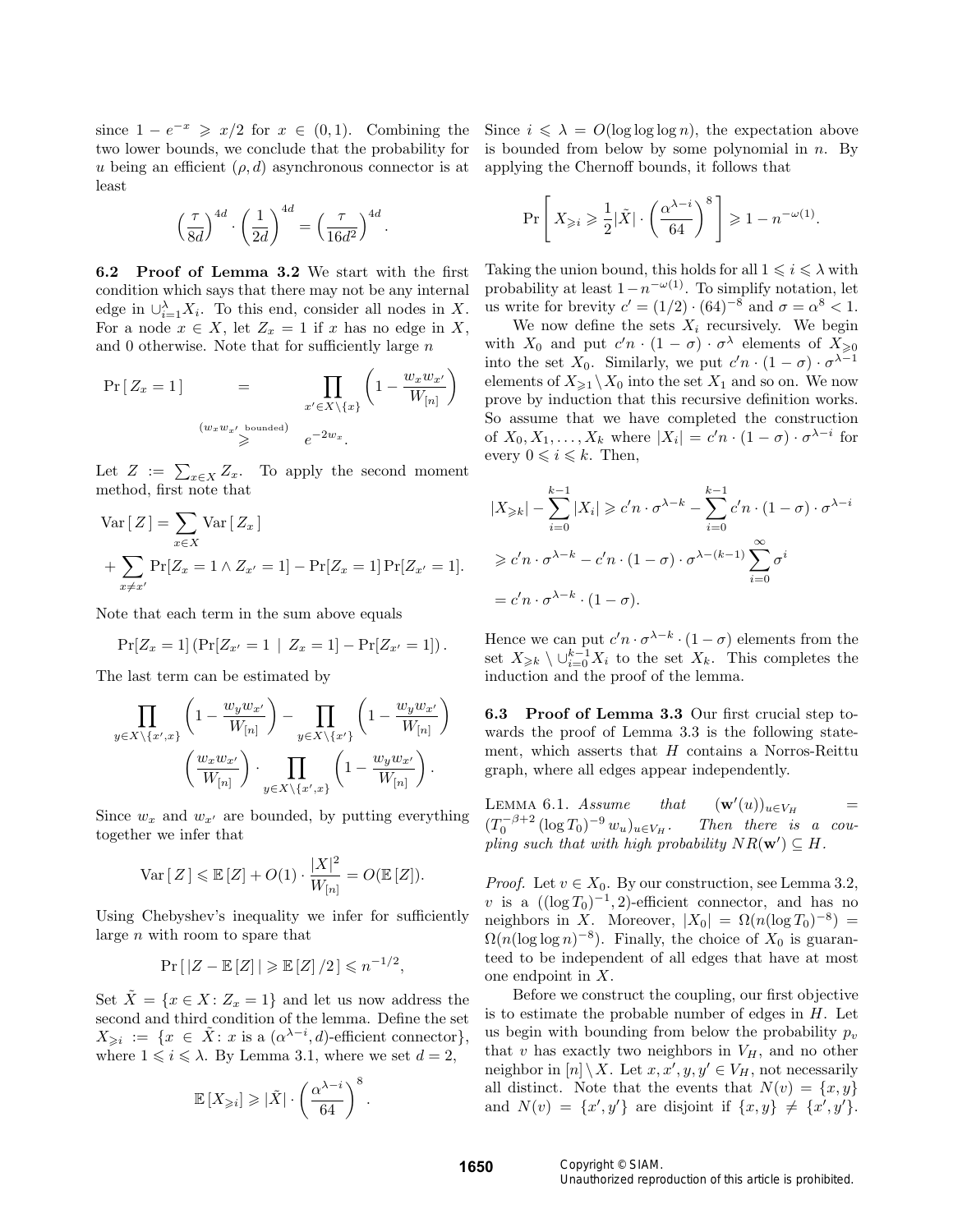Hence  $\sqrt{6}$ 

(6.6)  
\n
$$
p_v = \sum_{\{x,y\} \in {V_H \choose 2}} p_v(x, y), \text{ where}
$$
\n
$$
p_v(x, y) =
$$
\n
$$
\Pr[N(v) \cap V_H = \{x, y\} \land N(v) \cap ([n] \setminus (V_H \cup X)) = \emptyset].
$$

Note that  $p_v(x, y)$  is the probability that the neighbors of v are  $x, y$ . To estimate the above expression, first note that for any  $u \in [n]$  we have that  $w_v w_u = o(n)$ and therefore for sufficiently large  $n$  we may infer that

$$
\Pr[N(v) \cap ([n] \setminus (V_H \cup X)) = \emptyset] \geq 0
$$
\n
$$
\prod_{u \in [n]} \left(1 - \frac{w_v w_u}{W_{[n]}}\right) \geq e^{-2w_v}.
$$

As  $w_v \leq 2\gamma_2 = \Theta(1)$ , we infer that there is a  $c_1 > 0$ such that for all  $v$ 

(6.8) 
$$
\Pr[N(v) \cap ([n] \setminus X) = \emptyset] \geq c_1.
$$

We next estimate  $Pr[N(v) \cap V_H = \{x, y\}]$ . As different pairs appear independently as edges, we have that

$$
\Pr[N(v) \cap V_H = \{x, y\}]
$$
  
= 
$$
\frac{w_x w_y w_v^2}{W_{[n]}^2} \prod_{z \in V_H, z \neq x, y} \left(1 - \frac{w_v w_z}{W_{[n]}}\right)
$$
  

$$
\geq \frac{w_x w_y w_v^2}{W_{[n]}^2} \cdot \left(1 - \frac{w_v}{W_{[n]}} \sum_{z \in V_H} w_z\right).
$$

Lemma 4.1, applied to the last sum, implies that its value is in  $\Theta(nT_0^{-\beta+2})$ . So, the expression in the brackets is  $1 - o(1) \geq \frac{1}{2}$ , whenever *n* is large enough. By plugging this together with (6.8) into (6.6) we infer that

(6.9) 
$$
p_v(x, y) \ge \frac{1}{2} c_1 w_v^2 \frac{w_x w_y}{W_{[n]}^2}
$$

$$
\implies p_v \ge \frac{1}{4} c_1 \frac{w_v^2}{W_{[n]}^2} \left( W_{V_H}^2 - \sum_{u \in V_H} w_u^2 \right).
$$

By applying Lemma 4.1 twice and using the fact that the maximum weight of a vertex in the kernel is  $\leqslant n^{\alpha(n)}$ , where  $\alpha(n) \leqslant \frac{1}{\beta-1}$ , we obtain the bounds

$$
W_{V_H}^2 = \Theta(n^2 T_0^{-2\beta + 4})
$$
  
(6.10) and  

$$
\sum_{u \in V_H} w_u^2 = O(n \cdot n^{(3-\beta)/(\beta - 1)}) = o(n^2 T_0^{-2\beta + 4}).
$$

Hence,  $W_{V_H}^2 - \sum_{u \in V_H} w_u^2 = (1 - o(1))W_{V_H}^2$ , and therefore, if n is large enough there is a  $c_2 > 0$  such that

(6.11) 
$$
p_v \geqslant c_2 w_v^2 \frac{W_{V_H}^2}{W_{[n]}^2}.
$$

As it will be needed later, we also can obtain similarly an upper bound on  $p_v$ . To achieve this, we estimate the probability for the event " $N(v) \cap (n \mid \ X) = \emptyset$ " from above by 1:

$$
p_v \leq \sum_{\{x,y\} \in \binom{V_H}{2}} \Pr[N(v) \cap V_H = \{x,y\}]
$$
  
(6.12)  

$$
\leq w_v^2 \frac{W_{V_H}^2 - \sum_{u \in V_H} w_u^2}{W_{[n]}^2}.
$$

With the estimates  $(6.11)$  and  $(6.10)$  at hand, we can obtain a lower bound for the number of edges  $e_H$  in H that holds with high probability. Indeed, let  $m =$  $\sum_{v \in X_0} p_v$ . By using (6.10) we infer that there is a constant  $c_3 > 0$  such that

$$
\mathbb{E}\left[e_H\right] = m \geqslant c_2 \frac{W_{V_H}^2}{W_{[n]}^2} \cdot \sum_{v \in X_0} w_v^2
$$
\n
$$
\stackrel{(w_v = \Theta(1))}{\geqslant} c_3 T_0^{-2\beta + 4} |X_0|.
$$

We shall now show that  $e_H$  is concentrated around its mean by applying the second moment method. If we denote by  $p_{uv}$  the probability that  $u, v \in X_0$  have exactly two neighbors in  $V_H$  and no neighbors otherwise, then, as in  $(6.6)$ 

$$
p_{uv} = \sum_{\{x,y\},\{x',y'\} \in \binom{V_H}{2}}
$$
  
\n
$$
\Pr[N(v) \cap V_H = \{x,y\}] \Pr[N(u) \cap V_H = \{x',y'\}]
$$
  
\n
$$
\times \Pr[N(v) \cap ([n] \setminus X) = N(u) \cap ([n] \setminus X) = \emptyset].
$$

The last probability equals  $Pr[N(v) \cap ([n] \setminus X)] =$  $\emptyset$  Pr[ $N(u) \cap ([n] \setminus X) = \emptyset$ ] $(1 - \frac{w_u w_v}{W_{[n]}})$ , and so, by using (6.6),  $p_{uv} = (1 + o(1))p_{u}p_{v}$ . A straightforward application of Chebyshev's inequality, together with the fact  $|X_0| = \Omega(n(\log \log n)^{-8})$  then implies that with high probability  $e_H \geq m/2 \geq c_4 T_0^{-2\beta+4} |X_0|$ , where  $c_4 = c_3/2.$ 

We now are ready to construct the sought coupling. To do so, we will define a sequence of (simple) couplings, whose concatenation will yield the desired result. We begin with defining an auxiliary multigraph  $H'$  such that  $H' \subseteq H$  with probability one (where, as usual, containment is defined by replacing multi-edges by edges). Let  $C \subseteq X_0$  be the set of efficient connectors,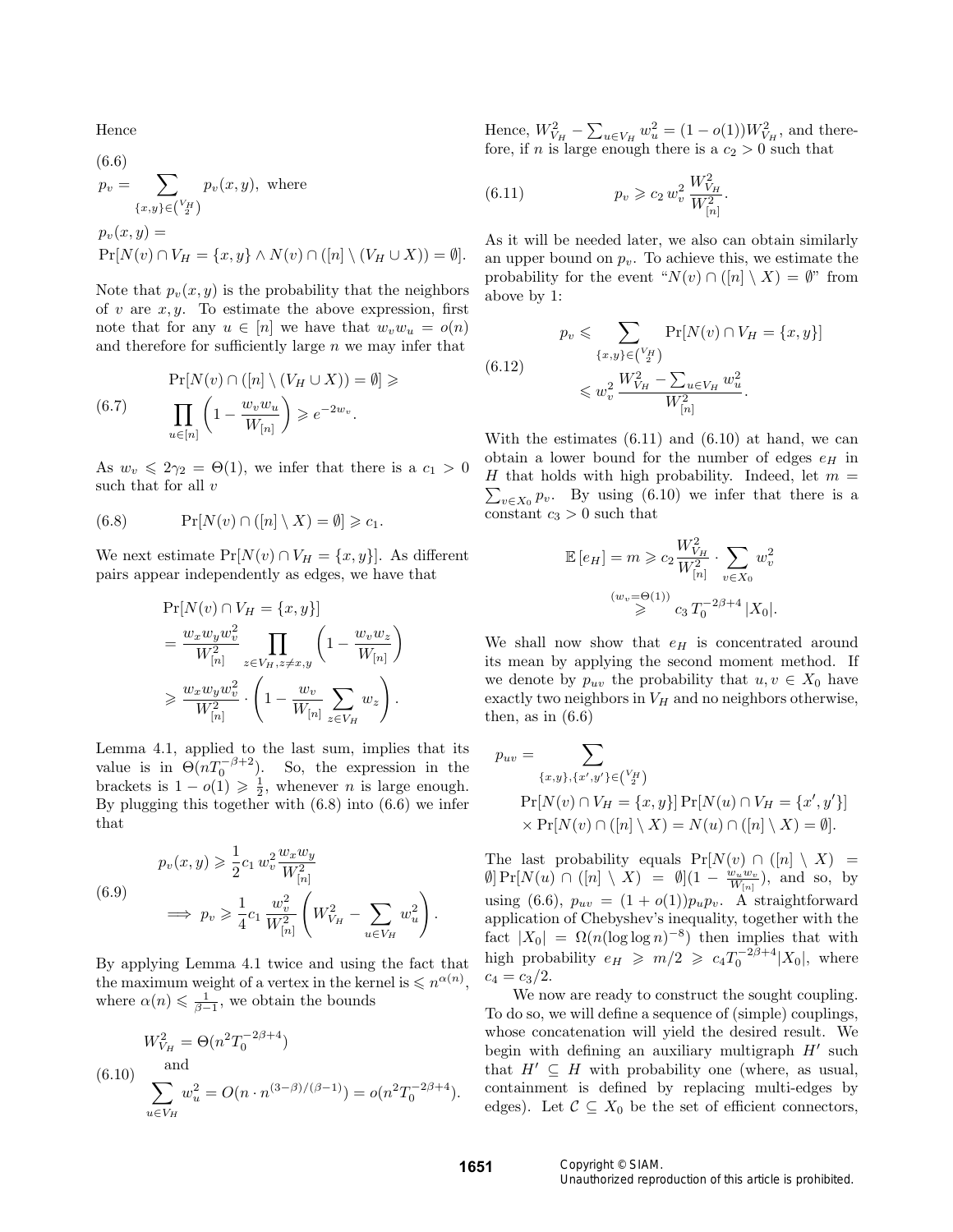that have exactly two neighbors in  $V_H$ , and no other neighbors. Let  $v \in \mathcal{C}$ . Note that  $e_H = |\mathcal{C}|$ . We estimate the probability that v is joined to  $x, y$  in  $V_H$ . Note that by (6.9) and (6.12), if we abbreviate  $W_{V_H}^{(2)}$  $V_H^{(2)} = \sum_{u \in V_H} w_u^2,$ then we find a  $c_5 > 0$  such that

$$
\Pr[N(v) \cap V_H = \{x, y\} \mid v \in C] = p_v(x, y) \cdot p_v^{-1}
$$
  
\n
$$
\ge 2c_5 w_v^2 \frac{w_x w_y}{W_{[n]}^2} \left(w_v^2 \frac{W_{V_H}^2 - W_{V_H}^{(2)}}{W_{[n]}^2}\right)^{-1}
$$
  
\n
$$
= 2c_5 \frac{w_x w_y}{W_{V_H}^2 - W_{V_H}^{(2)}} =: p_{xy}.
$$

As this probability is independent of  $v$ , we define  $H'$ as follows. We start with an initially empty graph on vertex set  $V_H$ . Then we repeat  $|\mathcal{C}|$  times independently: with probability  $p_{xy}$  add the edge  $xy$ , and otherwise, with the remaining probability  $1 - c_5$ , skip this step. With this definition we obviously always have  $H' \subseteq H$ .

In the second step, we construct another auxiliary graph  $H''$  by getting rid of the "idle" steps in the construction of  $H'$ . The expected number of edges in H' is  $c_5|\mathcal{C}| = c_5 e_H$ . Thus, by applying the Chernoff bounds, and using the fact that  $e_H \geqslant c_4 T_0^{-2\beta+4} |X_0|$ with high probability, we infer that there is an a  $c_6 > 0$ such that with high probability the number of edges in  $H'$  is at least  $c_6 T_0^{-2\beta+4} |X_0| =: \ell_{H'}$ . We construct  $H''$ by adding independently  $\ell_{H'}$  edges to an initially empty graph with vertex set  $V_H$ , such that in each step the edge  $xy$  is added with probability

$$
p'_{xy} = \frac{p_{xy}}{\sum_{x',y' \in V_H, x' \neq y'} p_{x'y'}} = \frac{2w_x w_y}{W_{V_H}^2 - W_{V_H}^{(2)}}.
$$

It follows that there is a coupling such that  $H'' \subseteq H'$ with high probability, as  $p'_{xy}$  equals the probability that the edge  $xy$  is included in  $H'$  in a specific step, conditional on the event that an edge is added in this specific step.

Finally, we couple  $H''$  to  $NR(\mathbf{w}'(n))$  such that  $NR(\mathbf{w}'(n)) \subseteq H''$  with high probability. Note that

$$
W' := \sum_{x \in V_H} w'_x = T_0^{-\beta + 2} (\log T_0)^{-9} \sum_{x \in V_H} w_x.
$$

By applying Lemma 4.1 we infer that the last sum is  $O(nT_0^{-\beta+2})$ . Hence, as  $|X_0| = \Omega(n(\log T_0)^{-8})$ , for sufficiently large *n* it follows that  $W' \leq \frac{\ell_{H'}}{2}$ . The probability space of the coupling is

$$
\Omega = \prod_{\{x,y\} \in \binom{V_H}{2}} \Omega_{xy},
$$

where  $\Omega_{xy}$  is a Poisson process (or a Poisson *clock*) with intensity  $(2w'_x(n))(2w'_y(n))/2W'$ . We start with two

initially empty graphs  $G_1, G_2$ , and we will show that in the end  $G_1 \sim NR(\mathbf{w}')$  and with high probability  $G_2 \sim H''$  and  $G_1 \subseteq G_2$ .

We construct the graphs as follows. Suppose that we observe a tick at time  $t < 1/2$  originating from the clock  $xy$ . Then we add  $xy$  to both graphs. Moreover, unless the total number of ticks observed up to  $t = 1/2$ is more than  $\ell_{H'}$ , we continue adding edges at the subsequent ticks to  $G_2$  until exactly  $\ell_{H'}$  were added.

We argue that indeed  $G_1 \sim NR(\mathbf{w}')$ . Note that an edge  $xy \in G_1$  iff the corresponding Poisson clock ticked before 1/2, independently of all other edges. So,

$$
\Pr[xy \in G_1] = \Pr\left[\text{Exp}\left(\frac{2W'}{(2w'_x)(2w'_y)}\right) < 1/2\right]
$$
\n
$$
= 1 - e^{-w'_x w'_y / W'}.
$$

So,  $G_1 \sim NR(\mathbf{w}')$ . To see that  $G_1 \subseteq G_2$  holds with high probability, note that the expected number of edges in  $G_1$  is

$$
\sum_{x,y \in {V_H \choose 2}} 1 - e^{-w'_x w'_y / W'} \leq \sum_{x,y \in {V_H \choose 2}} \frac{w'_x w'_y}{W'} \leqslant W' \leqslant \frac{\ell_{H'}}{2}.
$$

A straightforward application of the Chernoff bounds then guarantees that with high probability the number of edges in  $G_1$  is less than  $\ell_{H'}$ . It remains to check that under this condition  $G_2 \sim H''$ . Note that the property that the exponential distribution is memoryless guarantees that the probability that the edge  $x, y$  is added at the point in time where some edge is added is independent of all other ticks and equals

$$
\begin{split} &\Pr\left[\text{Exp}\Big(\frac{2W'}{(2w'_x)(2w'_y)}\Big) = \min_{\{x',y'\} \in \binom{V_H}{2}} \Big\{ \text{Exp}\Big(\frac{2W'}{(2w'_{x'})(2w'_{y'})}\Big) \Big\} \right] \\ &= \frac{w'_x w'_y}{\sum_{\{x',y'\} \in \binom{V_H}{2}} w'_{x'} w'_{y'}} = p'_{x,y}. \end{split}
$$

With the above result at hand we are ready to prove Lemma 3.3.

Proof. [Proof of Lemma 3.3] By applying Lemma 6.1 to  $H$ , we infer that there is a coupling such that with high probability  $NR(\mathbf{w}') \subseteq H$ , where  $\mathbf{w}' =$  $(T_0^{-\beta+2} (\log T_0)^{-9} w_u)_{u \in V_H}$ . Thus, it is enough to show the claim for  $NR(\mathbf{w}')$ , as the considered property is not violated if edges are added to the graph.

Let us write  $N = |V_H| \leq n$ . Recall that  $T_0 =$  $(\log n)^A$ , where  $A = 3(3 - \beta)^{-2}$ . This implies for sufficiently large  $n$  that the smallest weight in  $w'$  is at least

$$
T_0^{-\beta+2} (\log T_0)^{-9} \cdot T_0 \ge T_0^{3-\beta} (\log T_0)^{-9}
$$
  
\n
$$
\ge (\log n)^{2/(3-\beta)} \ge (\log N)^{2/(3-\beta)}.
$$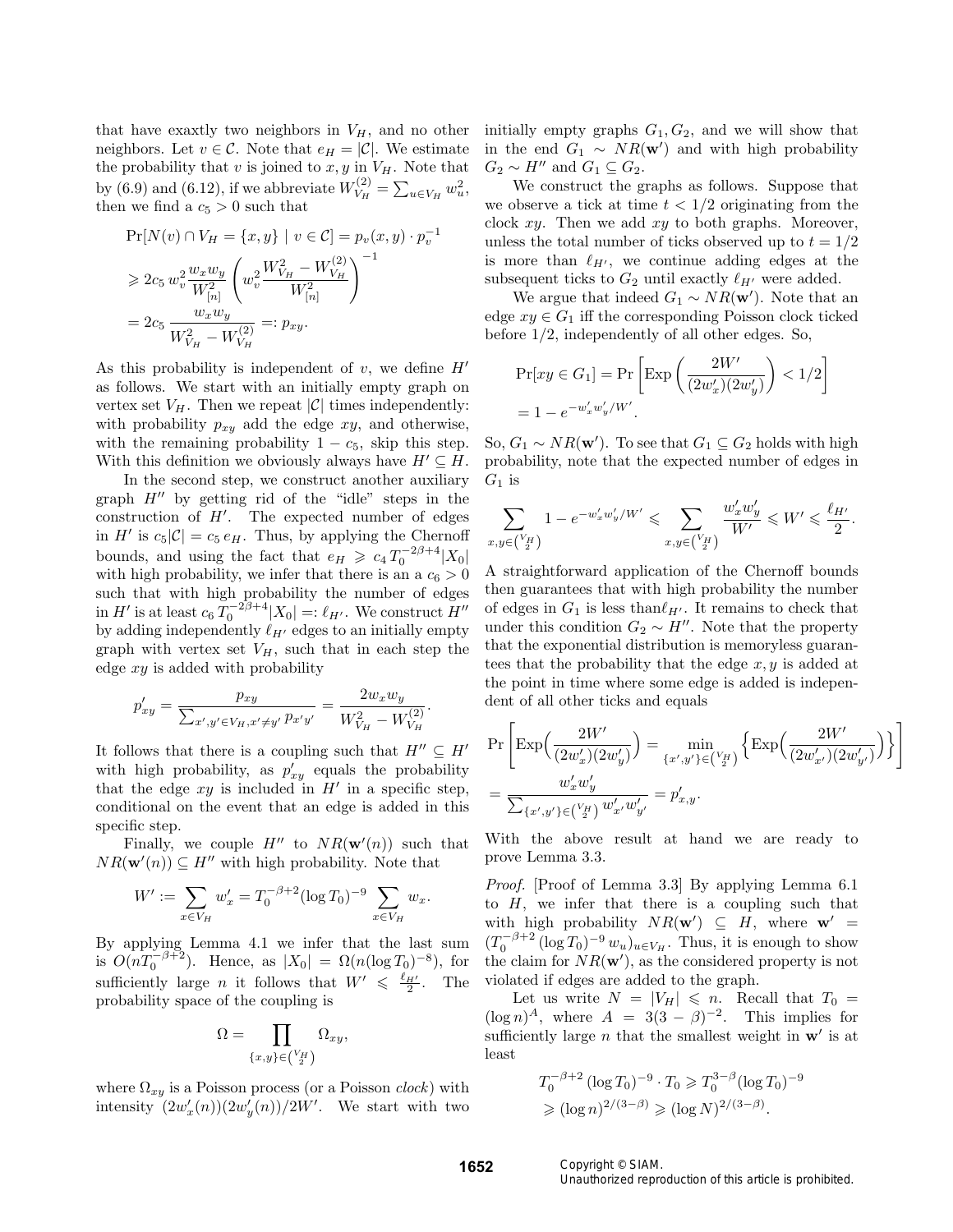So, the sequence of weights  $\mathbf{w}'(N)$  follows a (truncated) power law with minimum weight  $(\log N)^{2/(3-\beta)}$ . By applying Theorem 9.24 from [29] we infer that the diameter of  $NR(w')$  is bounded from above by  $2+o(1)$  $\frac{2+o(1)}{\log(\beta-2)}$  log log n, which completes the proof.

6.4 Connecting vertices of high weight through efficient connectors – Proof of Lemma 3.4 Applying Lemma 3.2 we obtain a sequence of sets  $X_1, X_2, \ldots, X_{\lambda} \subseteq X$ , such that each  $X_i$  contains at least  $c \alpha^{8(\lambda - i)} n$  nodes, each  $u \in X_i$  is a  $(\alpha^{\lambda - i}, 2)$ -efficient connector, and  $X_i$  has no edge to any other node in X. Let  $i \geqslant 1$  and suppose that we have found sets  $(\tilde{S}_j)_{j\leq i-1}$  with the desired properties, where additionally the efficient connectors joining vertices in  $\tilde{S}_{j-1}$  to  $\tilde{S}_j$ are only from  $X_j$ . We will show that there is a  $\tilde{S}_i \subseteq S_i$ such that  $|\tilde{S}_i| \geq |S_i|/2$ , and every vertex in  $\tilde{S}_i$  is connected by an efficient connector  $x \in X_i$  to some vertex in  $\tilde{S}_{i-1}$ , and  $\deg(x) = 2$ . To this end, define for  $u \in S_i$ the set,

$$
H_u := \left\{ x \in X_i : \deg(x) = 2 \land x \in N(u) \cap N(\tilde{S}_{i-1}) \right\},\,
$$

where  $N(R)$  denotes the neighborhood of R. Let us first compute the probability that a fixed node  $x \in X_i$  is in  $H_u$ . Note that

(6.13)  
\n
$$
\Pr[x \in H_u] \geq \frac{w_u w_x}{W_{[n]}} \cdot \sum_{y \in \tilde{S}_{i-1}} \frac{w_x w_y}{W_{[n]}} \cdot \prod_{r \in [n] \setminus (\{u, y\} \cup X)} \left(1 - \frac{w_x w_r}{W_{[n]}}\right)
$$
\n
$$
\stackrel{(w_x = \Theta(1))}{\geq} \frac{w_x^2}{W_{[n]}^2} \cdot e^{-2w_x} \cdot w_u \cdot W_{\tilde{S}_{i-1}}.
$$

In order to get an estimate for the above expression, note that all  $z \in S_{i-1}$  satisfy  $T_{i-1} \leqslant w_z < T_{i-2}$ . Hence,  $W_{\tilde{S}_{i-1}}$  is at least the sum of the weights of the  $|S_{i-1}|/2$ nodes with smallest weights in  $S_{i-1}$ . Our assumption that  $(F_n)_{n\geq 1}$  is of power law type  $\beta$  guarantees that there is a  $\gamma > 0$  such that

$$
|S_{i-1}| = n((1 - F_n(T_{i-1})) - (1 - F_n(T_{i-2})))
$$
  
\n
$$
\geq \gamma T_{i-1}^{-\beta + 1} n.
$$

As the minimal weight in  $S_{i-1}$  is  $T_{i-1}$ , we readily infer that  $W_{\tilde{S}_{i-1}} \geq \gamma T_{i-1}^{-\beta+2} n$ . Let us now compute the expected size of  $H_u$ . As for any  $x \in X_i$  it holds that  $w_x = \Theta(1)$ , Equation (6.13) implies that there is a  $\gamma' > 0$  such that

$$
\mathbb{E} [ |H_u|] \geqslant \sum_{x \in X_i} \frac{w_x^2}{W_{[n]}^2} \cdot e^{-2w_x} \cdot w_u \cdot \gamma T_{i-1}^{-\beta+2} n
$$
  

$$
\geqslant \gamma' \cdot \frac{|X_i|}{n} w_u T_{i-1}^{-\beta+2}.
$$

Using that  $|X_i| \geqslant c\alpha^{8(\lambda - i)} \cdot n$ , and  $w_u \geqslant T_i = T_0^{\alpha^i}$  we infer that there is a  $\gamma'' > 0$  such that

$$
\mathbb{E} \left[ |H_u| \right] \geqslant \gamma'' \alpha^{8(\lambda - i)} T_0^{\alpha^{i-1}(-\beta + 2)} \cdot T_0^{\alpha^i}
$$

$$
\alpha = 2(\beta - 2)/(\beta - 1)) \gamma'' \alpha^{8(\lambda - i)} T_i^{(3 - \beta)/2}.
$$

Easy calculus proves there is a constant  $\kappa_1 > 0$  such that for all  $i \leq \lambda - \kappa_1$  the above expression is decreasing in i and lower bounded by  $T_i^{(3-\beta)/4}$ .

Since  $|H_u|$  is a binomial random variable (recall that by definition, there are no internal edges between vertices in  $X_i$ ), it follows by a Chernoff bound that

$$
\Pr\left[\left|H_u\right|=0\right] \leqslant \Pr\left[\left|H_u\right| \leqslant \frac{1}{2} \mathbb{E}\left[\left|H_u\right|\right]\right]
$$
  

$$
\leqslant \exp(-\mathbb{E}\left[\left|H_u\right|\right]/8) \leqslant \exp(-T_i^{(3-\beta)/4}/8).
$$

Now define

$$
\tilde S_i:=\left\{u\in S_i\colon |H_u|>0\right\}.
$$

Hence  $\mathbb{E}\left[|S_i \setminus \tilde{S}_i|\right] \leq |S_i| \cdot \exp(-T_i^{(3-\beta)/4}/8)$ , and Markov's inequality yields

$$
\Pr\left[ |S_i \setminus \tilde{S}_i| \ge \exp(-T_i^{(3-\beta)/4}/16) \cdot |S_i| \right]
$$
  
\$\le \exp(-T\_i^{(3-\beta)/4}/16).

Let  $\kappa_2$  be such that for all  $i \leq \lambda - \kappa_2$  we have that  $\exp(-T_i^{(3-\beta)/4}/16) \leq 1/2$ . Now choose the constant  $\kappa$  in the conclusion of the lemma large enough, in particular, at least as large as  $\max\{\kappa_1, \kappa_2\}$ , so that we also have

$$
\sum_{i=0}^{\lambda-\kappa} \exp(-T_i^{(3-\beta)/4}/16) \leq \varepsilon.
$$

holds. With this choice, the statement of the lemma follows since the probability that any of the constructed sets  $\tilde{S}_i$ , where  $i \leq \lambda - \kappa$ , fails to satisfy the desired properties is bounded by  $\varepsilon$ .

6.5 Passing the information to the periphery – Proof of Lemma 3.5 To prove Lemma 3.5, we need to focus on the local structure of  $CL[R]$ , where  $R := [n] \setminus \{S \cup X\}.$  In particular, we will focus on the subgraph of it that is induced by the vertices that have degree bounded by some constant, which we will specify during our proof. In particular, bounding the total number of vertices that lie within a certain distance from vertices of high degree will show that for most of the vertices in  $R$  their neighbourhoods consist of small degree vertices. Being more precise, we first show the following lemma.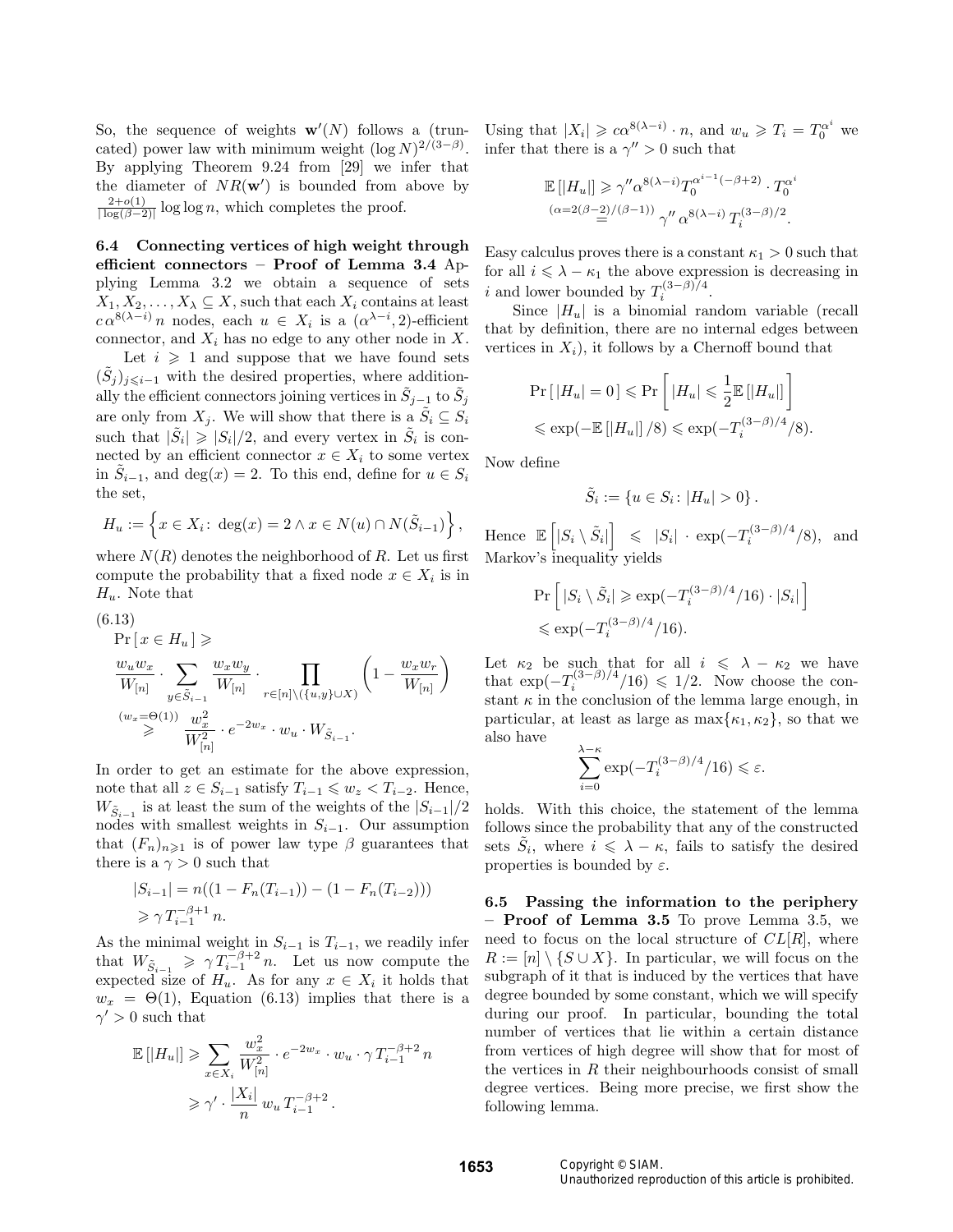LEMMA 6.2. Fix  $D > 0$ . Let  $G = (V, E)$  be a graph so that for all  $0 \leqslant x \leqslant D$ ,

(6.14) 
$$
\gamma_1 x^{-\beta+1} \leq \frac{1}{n} \sum_{i=1}^n \mathbf{1}[\deg(i) > x] \leq \gamma_2 x^{-\beta+1},
$$

where  $0 < \gamma_1' \leq \gamma_2'$  are constants. Define  $N_0(D) := \{u \in$ *V*: deg(*u*) > *D*} and  $N_i(D) := N(N_{i-1}(D))$ . Then

$$
|N_i(D)| \leqslant c \cdot n \cdot (D)^{(1-\beta)\cdot \left(\frac{\beta-2}{\beta-1}\right)^i}
$$

,

,

where  $c > 0$  is a constant independent of D and i.

Proof. Using the same arguments as in Lemma 4.1 (the only difference is that we work with degrees instead of weights), we obtain that

$$
vol(N_0(D)) = \sum_{i \colon \deg(i) > D} deg(i) \leqslant cnD^{-\beta+2}
$$

where  $c > 0$  is a constant. Hence,  $|N_1(D)| \leq$ vol $(N_0(D)) \leqslant cnD^{-\beta+2}$ . More generally, let  $s_i :=$  $|N_i(D)|$ . Since  $|N_{i+1}(D)| \leq \text{vol}(N_i(D))$ , we want to find a value  $\ell_i$  so that

$$
\sum_{j=1}^{n} \mathbf{1}[\deg(j) > \ell_i] \geqslant s_i
$$

.

Using Lemma 6.2, we find that  $\ell_i := \tilde{c}(n/s_i)^{1/(\beta-1)},$ where  $\tilde{c} > 0$  is a constant, satisfies the above inequality. Hence,

$$
s_{i+1} := N_{i+1}(D) \le \text{vol}(N_i(D))
$$
  
= 
$$
\sum_{j=1}^n \mathbf{1}[\deg(j) > \ell_i] \deg(j) \le c \cdot n \cdot \ell_i^{-\beta+2}
$$
  

$$
\le c \cdot n \cdot \left(\frac{n}{s_i}\right)^{(-\beta+2)/(\beta-1)} = \tilde{c}n^{1/(\beta-1)} s_i^{(\beta-2)/(\beta-1)},
$$

where  $c$  is a constant independent of  $D$  and  $i$ . Now define  $a_i := s_i/n$  and  $N := (\beta - 2)/(\beta - 1) \in (0, 1)$ . Then,

$$
a_{i+1} \leqslant c \cdot a_i^N.
$$

Solving this recursion yields

$$
a_i\leqslant \tilde{c}^{1/(1-N)}\cdot a_1^{N^i},
$$

which implies the lemma.

Recall that by Theorem 4.1  $CL(w)$  satisfies 6.14 with probability  $1 - o(1)$ . Also,  $N = nF_n(C) - \lceil \varepsilon n \rceil$ . Therefore we obtain the following corollary.

LEMMA 6.3. For any real  $\delta > 0$  and any positive integer r, there exists a positive integer  $D = D(\delta, r)$  such that with probability  $1 - o(1)$  there are at most  $\delta N$  vertices in  $CL(w)$  which lie within distance r from the set of vertices that have degree larger than D.

The next step in our proof has to do with structure of  $CL[R]$ . Firstly, we will show that with high probability  $CL[R]$  has a unique giant component, which essentially is almost all of the giant component of  $CL(w)$ . Thereafter, we apply the above lemma in order to deduce that most of the vertices of the giant component do not have any vertices of degree larger than  $D$  (in  $R$ ) within distance  $r$ , where  $D$  and  $r$  will be specified during the proof. In other words, for most of the vertices of the giant component of  $CL[R]$  their balls of radius r consist of bounded degree vertices. These balls contain at least r vertices. Thereafter, we show that most of these balls consist of vertices that have a small number of edges to S and also have at least one edge to  $\tilde{S}$ . This edge connects the centre of the ball to  $S$  through a path where every internal vertex has bounded degree. As we shall see, such a path is able to "communicate" the information between its endpoints in a small number of rounds. Of course, we need to bound the degree of the vertices of  $R$  to the set  $X$ . But we do separately at the end of this section, as here we will be conditioning on a certain realisation of the set  $\tilde{S}$  as this is specified in Lemma 3.4, and this requires the exposure of the edges between X and  $R$ . We now proceed with the detailed exposition of these steps.

6.5.1  $CL[R]$  as an inhomogeneous random **graph** We will express  $CL[R]$  in the framework of inhomogeneous random graphs, as this will be essential at various steps during our proof. Now, for distinct  $i, j \in R$ , the probability of the edge  $\{i, j\}$  being present is equal to

$$
p_{ij}(\mathbf{w}) = \frac{w_i w_j}{W_n(\mathbf{w})}.
$$

Note that all vertices in R have weight at most  $C :=$  $T_0^{i_{max}}$  and note that this can become as large as we need. Set  $N := |R|$  and recall that  $N = nF_n(C) - \lceil \varepsilon n \rceil$ . For future use, let us set right now  $\varepsilon' := \lceil \varepsilon n \rceil/n$ . Also, recall that  $W_n$  is the random variable which is the weight of a randomly chosen vertex from  $[n]$ . Then we write  $W_n(\mathbf{w})/n = \mathbb{E}[W_n]$  and, in turn, the above probability can by written as

$$
p_{ij}(\mathbf{w}) = \frac{F_n(C) - \varepsilon'}{N} \frac{w_i w_j}{\mathbb{E}[W_n]}.
$$

We consider the points  $i/N \in (0, 1]$ , for all  $i \in [N]$ . For every  $i \in [n]$  we set  $w_i = [F_n]^{-1}(i/n)$ , where  $[F_n]^{-1}$  is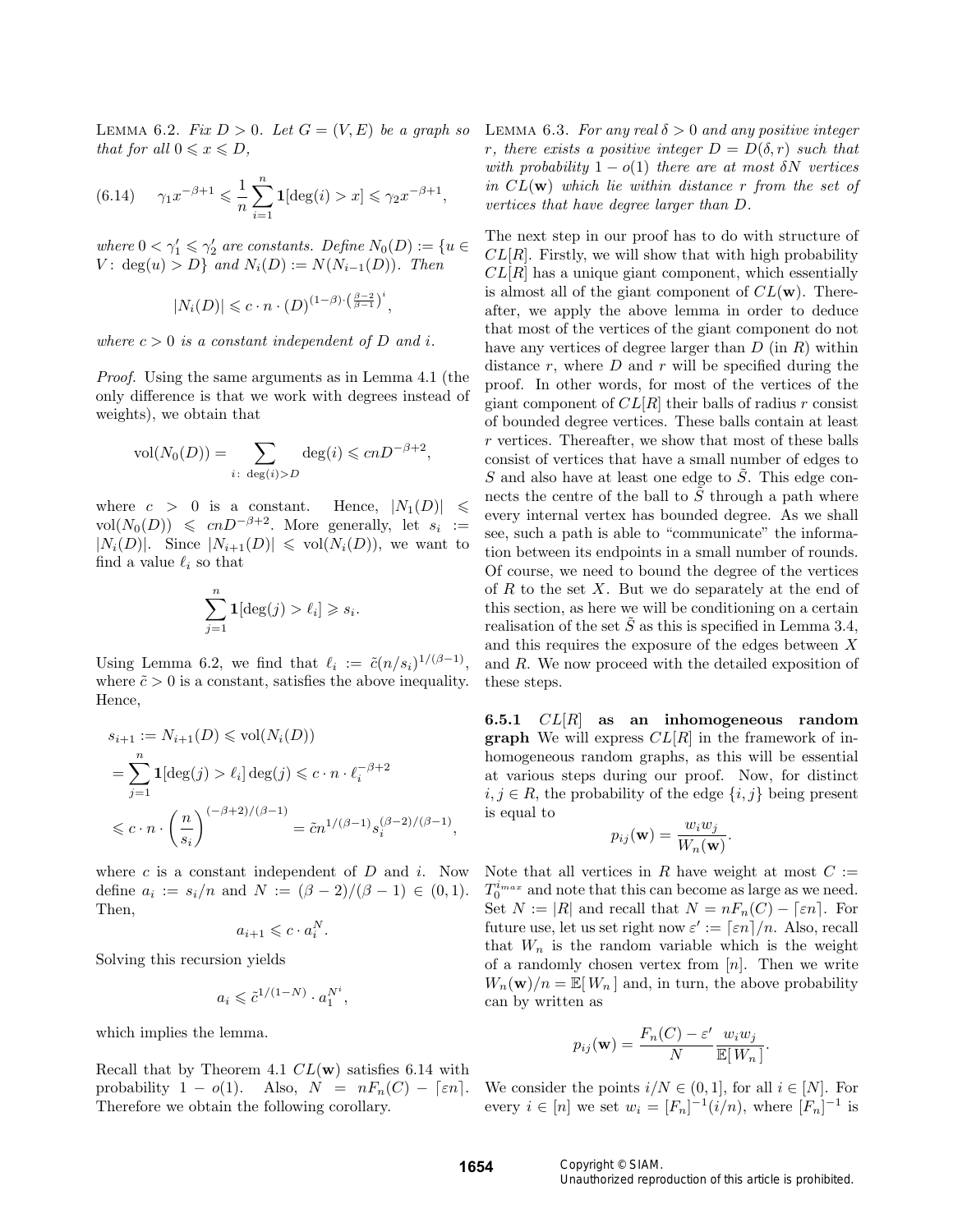the generalised inverse of the function  $F_n(x)$  and it is defined as  $[F_n]^{-1}(u) := \sup\{s : F_n(s) \leq u\}$ , for all  $u \in (0, 1].$ 

We define the kernel function  $\kappa_{n,R}(x, y)$  for  $(x, y) \in$  $(0,1]^2$  to be

$$
\kappa_{n,R}(x,y) = (F_n(C) - \varepsilon') \frac{\psi_n(x) \cdot \psi_n(y)}{\mathbb{E}[W_n]},
$$

where  $\psi_n(x) = [F_n]^{-1}(\varepsilon' + x(F_n(C) - \varepsilon'))$ . Therefore, since  $N = n(F_n(C) - \varepsilon')$ , we have  $\psi_n(i/N) = [F_n]^{-1}(\varepsilon' +$  $i/n$ . We will be assuming throughout this section that  $C$  is a point of continuity of  $F$  - this assumption excludes only countably many choices for C.

Note that this sequence of functions has a limit  $\kappa_R$ which is a real-valued function on  $(0, 1]^2$ . This is

$$
\kappa_R(x, y) = (F(C) - \varepsilon) \frac{\psi(x) \cdot \psi(y)}{\mathbb{E}[W_F]},
$$

where  $\psi(x) = [F]^{-1}(\varepsilon + x(F(C) - \varepsilon))$  and  $W_F$  is a real-valued random variable whose distribution is F. This is a pointwise limit of the sequence  $\{\kappa_{n,R}\}_{n\in\mathbb{N}}$  on the points  $(x, y)$  of continuity of  $[F]^{-1}(\varepsilon + x(F(C)) (\varepsilon)$ ) ·  $[F]^{-1}(\varepsilon + y(F(C) - \varepsilon))$ , that is, for almost every  $(x, y) \in (0, 1]^2.$ 

We need to verify a number of conditions regarding the functions  $\kappa_{n,R}$  as well as the limiting function  $\kappa$ . Namely, we need to verify that  $\{\kappa_{n,R}\}_{n\in\mathbb{N}}$  is a graphical sequence with limit  $\kappa_R$  (see [29] Def. 9.2 p. 202). We have already shown that  $\kappa$  is the pointwise limit of the sequence  $\{\kappa_{n,R}\}_{n\in\mathbb{N}}$ . We also need to verify the following properties:

- i.  $\kappa_R$  is continuous almost everywhere this follows from the definition of  $\kappa_R$ ;
- ii.  $\int_{[0,1]^2} \kappa_R(x, y) dx dy < \infty$  this follows as  $\psi(x) =$  $\left| F \right|^{-1} (\varepsilon + x(F(C) - \varepsilon)) \leq C$  for all  $x \in (0, 1];$
- iii. if  $e(R)$  denotes the number of edges of  $CL[R]$ , then we have

$$
\lim_{N \to \infty} \frac{1}{N} \mathbb{E}[e(R)] = \frac{1}{2} \int_{(0,1]^2} \kappa_R(x,y) dx dy.
$$

To see this, we write:

$$
\mathbb{E}[e(R)] = \frac{1}{2} \sum_{i \neq j \in [N]} \frac{\kappa_{n,R}(i/N, j/N)}{N}
$$

$$
= N \left( \frac{1}{2} \int_{(0,1]^2} \kappa_{n,R}(x, y) dx dy - \frac{1}{N} \frac{(F(C) - \varepsilon)}{\mathbb{E}[W_n]} \int_{(0,1]} \psi(x)^2 dx \right).
$$

But the functions  $\kappa_{n,R}(x, y)$  are uniformly bounded and furthermore their sequence converges pointwise almost everywhere to  $\kappa_R$ , which is integrable. Thus, by the Bounded Convergence Theorem, the first integral converges to  $\int_{[0,1]^2} \kappa_R(x, y) dx dy$ , while the second term is vanishing as  $N \to \infty$ .

It is also clear that  $\kappa_R$  is *irreducible*, that is, there exists no subset  $A \subset [0,1]$  of positive Lebesque measure for which  $\kappa_R = 0$  almost everywhere in  $A \times (0,1] \setminus$ A). The above properties are minimal assumptions on the asymptotic behaviour of kernel sequences usually required in the theory of inhomogeneous random graphs (see e.g. [3] or [29]).

6.5.2  $CL[R]$  and its giant component We now show that  $CL[R]$  itself has a giant component with high probability. We will use the standard theory of inhomogeneous random graphs to show that, with high probability,  $CL[R]$  in fact has a unique component whose number of vertices is a certain fraction of the vertices of R, whereas every other component has at most logarithmic size.

Since the sequence  $\{\kappa_{n,R}\}_{n\in\mathbb{N}}$  is graphical with limit  $\kappa_P$ , which is irreducible, by Theorem 3.1 in [3], it suffices to show the following.

LEMMA 6.4. The norm of the linear operator  $T_{\kappa_R}$ :  $L^2((0,1]) \to L^2((0,1])$  defined as

$$
(T_{\kappa_R}f)(x) = \int_{(0,1]} \kappa_R(x,y) f(y) dy,
$$

is strictly larger than 1. (Here and below integration is meant to be Lebesque integration.)

Proof. To show this, it is enough to show that there exists a real-valued function f on  $(0, 1]$  whose  $L^2$ -norm is equal to 1 and  $T_{\kappa_R} f$  has  $L^2$ -norm strictly larger than 1. We set  $f(x) := \psi(x) / ||\psi||_2$ . Thus, for any  $x \in (0, 1]$ we have

(6.15) 
$$
(T_{\kappa_R}f)(x) = \frac{1}{\|\psi\|_2} \int_{(0,1]} \kappa_R(x, y)\psi(y)dy =
$$

$$
\frac{(F(C) - \varepsilon)\psi(x)}{\|\psi\|_2 \mathbb{E}[W_F]} \int_{(0,1]} \psi^2(y)dy.
$$

But

$$
\int_{(0,1]} \psi^2(y) dy = \int_{(0,1]} \left( [F]^{-1} (\varepsilon + y(F(C) - \varepsilon)) \right)^2 dy
$$
  
= 
$$
\frac{1}{(F(C) - \varepsilon)} \int_{(\varepsilon, F(C)]} \left( [F]^{-1}(y) \right)^2 dy
$$
  
= 
$$
\frac{1}{(F(C) - \varepsilon)} \int_{(0,1)} \left( [F]^{-1}(y) \right)^2 \mathbf{1}_{\{\varepsilon < y \leqslant F(C)\}} dy.
$$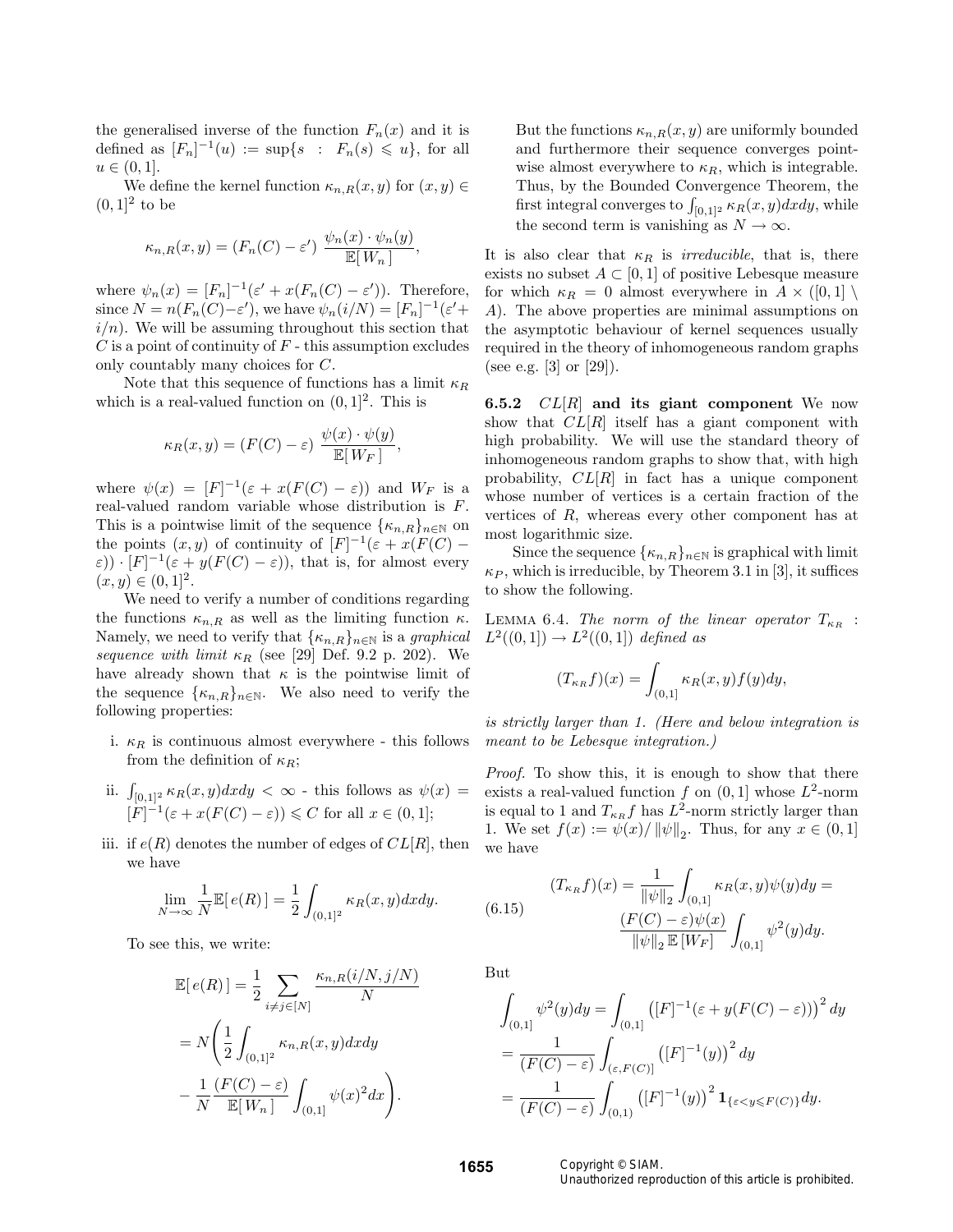But recall that almost everywhere

$$
\left(\left[F_n\right]^{-1}(y)\right)^2 \mathbf{1}_{\{\varepsilon' < y \leq F_n(C)\}} \to \left(\left[F\right]^{-1}(y)\right)^2 \mathbf{1}_{\{\varepsilon < y \leq F(C)\}}
$$

as  $n \to \infty$ . As the functions  $([F_n]^{-1}(y))^2 \mathbf{1}_{\{\varepsilon' < y \leq F_n(C)\}}$ are uniformly bounded by  $C^2$ , the Bounded Convergence Theorem implies that

$$
\lim_{n \to \infty} \int_{(0,1]} \left( [F_n]^{-1}(y) \right)^2 \mathbf{1}_{\{\varepsilon' < y \le F_n(C)\}} dy
$$
\n
$$
= \int_{(0,1]} \left( [F]^{-1}(y) \right)^2 \mathbf{1}_{\{\varepsilon < y \le F(C)\}} dy.
$$

To bound the maximum weight in  $X$  we define as  $c_X := \sup\{s > 0 : F_n(s) \leq \varepsilon\}.$  Thus for any s in this set we have  $1-F_n(s) \geq 1-\varepsilon$ . Also,  $\gamma_2 s^{-\beta+1} \geq 1-F_n(s)$ . These two inequalities yield

(6.16) 
$$
s \leqslant \left(\frac{\gamma_2}{1-\varepsilon}\right)^{\frac{1}{\beta-1}} \Rightarrow c_X \leqslant \left(\frac{\gamma_2}{1-\varepsilon}\right)^{\frac{1}{\beta-1}}.
$$

So for all  $n$ 

$$
\int_{(0,1]} \left( [F_n]^{-1}(y) \right)^2 \mathbf{1}_{\{\varepsilon' < y \le F_n(C)\}} dy
$$
\n
$$
\ge \frac{1}{n} \sum_{i \colon (\frac{\gamma_2}{1-\varepsilon})^{\frac{1}{\beta-1}} \le w_i \le C} w_i^2 = \Theta(C^{3-\beta}),
$$

by Lemma 4.1. Thus, if  $n$  and  $C$  are large enough, we have

$$
\frac{F(C) - \varepsilon}{\mathbb{E}[W_F]} \int_{(0,1]} \psi^2(y) dy > 1
$$

and (6.15) implies that the  $L^2$ -norm of  $T_{\kappa_R}f$  is strictly greater than 1.

Thus, Theorem 3.1 in [3] implies the existence of a giant component in  $CL[R]$ . If  $C_1(R)$  denotes the (lexicographically first) largest component in  $CL[R]$  and  $|C_1(R)|$  its number of vertices, we have the following.

COROLLARY 6.1. There exists a constant  $\zeta_R \in (0,1)$ such that

$$
\frac{|C_1(R)|}{N} \to \zeta_R,
$$

in probability as  $n \to \infty$ , whereas every other component contains  $O(\log n)$  vertices.

6.5.3 Balls of bounded degree vertices Taking  $\delta = \varepsilon \zeta_R/4$  in Lemma 6.3 and letting r be sufficiently large (we will specify this later) we obtain a  $D = D(\varepsilon, r)$ such that with probability  $1-o(1)$  there are at most  $\delta N$ vertices in  $CL(w)$  and, therefore in  $CL[R]$  as well, which lie within distance r from the set of vertices that have

degree larger than D. Thus, for all but at most  $\delta N$  of the vertices of  $C_1(R)$ , the ball of radius r around each such vertex contains only vertices of degree at most D in R. For a vertex v, we denote by  $B_r(v)$  the ball of radius r around v.

Therefore, we obtain the following lemma.

LEMMA 6.5. For every  $\varepsilon > 0$  and every positive integer r there exists a positive integer D such that with probability  $1 - o(1)$ , all but at most  $\varepsilon |C_1(R)|/2$  vertices of  $C_1(R)$  are such that for every such vertex v we have  $|B_r(v)| \geq r$ .

We will denote this subset of vertices of  $V(C_1(R))$  by  $G_R$ .

**6.5.4** Thin paths between  $C_1(R)$  and  $\tilde{S}$  Here, we will argue that most of the vertices of  $G_R$  are such that the ball around each of them does not have many neighbors in  $S$  and at least one vertex there is adjacent to  $\tilde{S}$ .

We call a vertex  $v \in G_R$  efficient if each vertex  $u \in B_r(v)$  has degree at most  $\Delta$  in S and there is a vertex in  $B_r(v)$  that has at least 1 neighbor in S. Moreover, we associate each vertex in  $G_R$  with an indicator random variable  $I_v$  which is equal to 1 if and only if  $v$  is efficient. In the sequel we show that the probability that  $I_v$  is equal to 1 is close to 1. Thereafter, we will show that indeed with high probability the sum of these indicators is very close to  $|C_1(R)|$ . We will do this by means of Markov's inequality.

Let  $v$  be a vertex of  $G_R$ . We will bound from below Pr  $[I_v = 1]$ . We first bound the probability that a vertex  $u \in B_r(v)$  has at least  $\hat{\Delta}$  neighbours in S. To this end, we need to bound the weight of S. As S consists of all vertices that have weight at least  $C$ , by Lemma 4.1 we have

$$
W_{[S]} = O\left(nC^{-\beta+2}\right).
$$

Therefore,

$$
\mathbb{E}\left[\deg_S(u)\right] = O\left(w_u C^{-\beta+2}\right) = O\left(C^{3-\beta}\right).
$$

Thus, by Markov's inequality

$$
\Pr\left[\deg_S(u) \geqslant \hat{\Delta}\right] = O\left(\frac{C^{3-\beta}}{\hat{\Delta}}\right).
$$

As  $|B_r(v)| \leq D^r$ , we make  $\hat{\Delta}$  large enough, we obtain

(6.17) 
$$
\Pr\left[\exists u \in B_r(v) : \deg_S(u) \geq \hat{\Delta}\right] \leq \varepsilon^2/8.
$$

Finally, we will bound from above the probability that u has no neighbours in  $\tilde{S}$ . The probability that this is not adjacent to  $\tilde{S}$  is:

(6.18) 
$$
\prod_{i \in \tilde{S}} \left(1 - \frac{w_u w_i}{W_{[n]}}\right) \leqslant \exp\left(-w_u \frac{W_{[\tilde{S}]}}{W_{[n]}}\right).
$$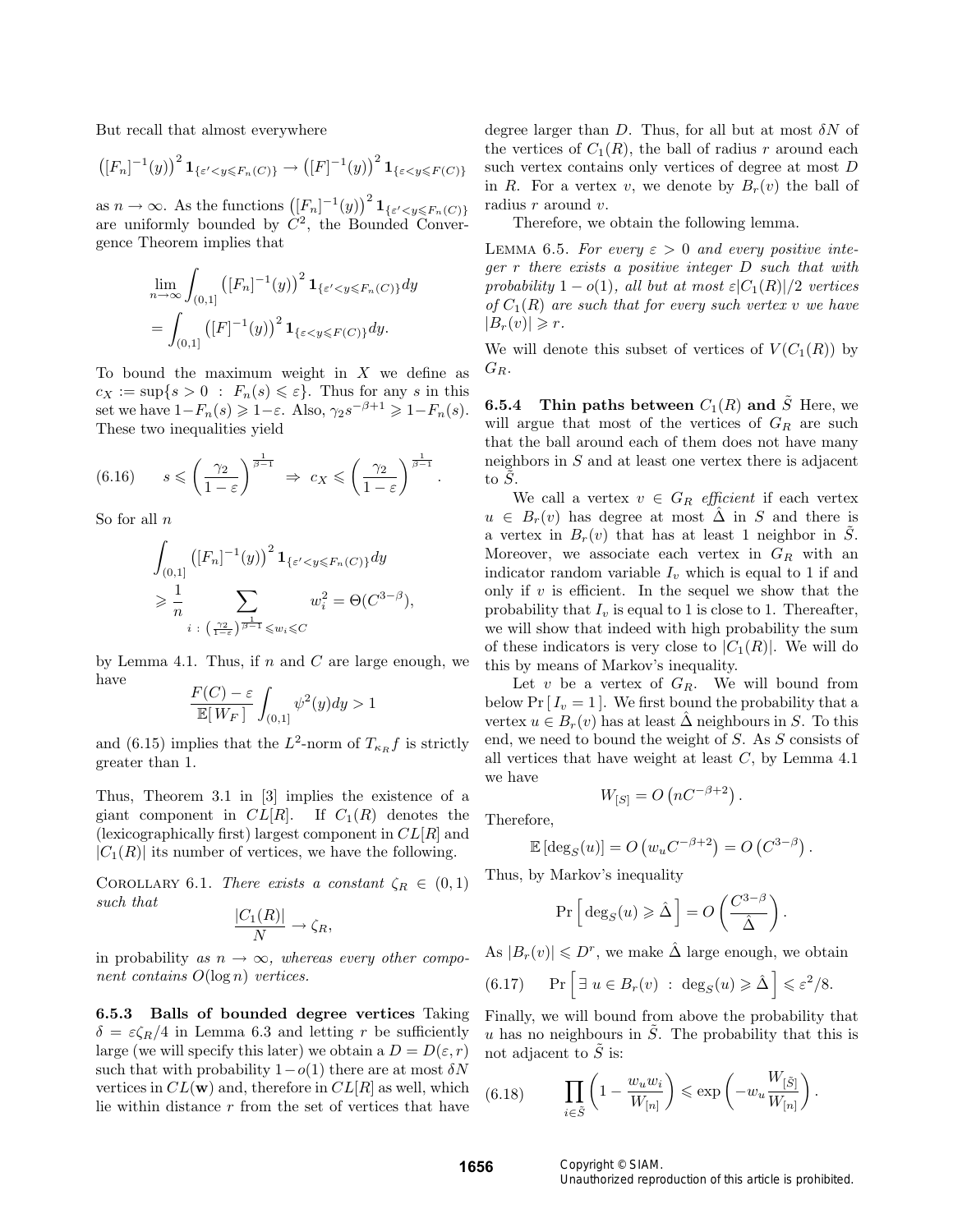We now need to bound  $W_{\lbrack \tilde{S}\rbrack}$  from below. Recall that  $\tilde{S}$  contains at least half of the vertices in S. Thus, to bound its total weight from below it is enough to bound from above the total weight of the  $\lceil \frac{1}{2} |S| \rceil$  vertices of highest weight in  $[n]$ . We do so in the proof of the following claim.

Claim 6.1. We have

$$
W_{\left[\tilde{S}\right]}\geqslant W_{\left[S\right]}\left(1-O\left(\left(\frac{\gamma_{1}}{\gamma_{2}}\right)^{\frac{\beta-2}{\beta-1}}\right)\right).
$$

*Proof.* Recall that  $|S| \geq n\gamma_1 C^{-\beta+1}$ . This means that it is enough to bound from above the total weight of the  $\lceil \frac{n}{2} \gamma_2 C^{-\beta+1} \rceil$  nodes of highest weight. Assuming that the weight of these vertices is bounded from below by  $C'$ , we will determine the largest such  $C'$ . For this, we again use the assumption that  $\gamma_1 C'^{-\beta+1} \leq 1 - F_n(C'),$ this time having

$$
n(1 - F_n(C')) = \lceil \frac{n}{2} \gamma_2 C^{-\beta + 1} \rceil \le n \gamma_2 C^{-\beta + 1}
$$

.

Thus, we obtain:

$$
C' \geqslant \left(\frac{\gamma_1}{\gamma_2}\right)^{\frac{1}{\beta-1}} C.
$$

But by Lemma 4.1, all vertices that have weight at least  $C'$  have total weight  $\Theta\left(n\left(\frac{\gamma_1}{\gamma_2}\right)^{\frac{\beta-2}{\beta-1}}C^{-\beta+2}\right)$ .

Using the bound of this claim in (6.18) we deduce that the probability that u is not adjacent to  $\tilde{S}$  is at least  $1 - O(C^{-\beta+2})$ . Therefore, since  $B_r(v)$  contains at least  $r$  vertices, the probability that none of its vertices is adjacent to  $\tilde{S}$  is at most  $(1 - O(C^{-\beta+2}))^r \leq \varepsilon^2/8$ , provided that  $r$  is chosen large enough compared to  $C$ . This together with (6.17) imply that

$$
\Pr[I_v = 0] \leqslant \varepsilon^2 / 2.
$$

Therefore the expected number of vertices of  ${\cal G}_R$  that are not efficient is at most  $\varepsilon^2 |G_R|/4 \leqslant \varepsilon^2 |C_1(R)|/4$ and Markov's inequality implies that with probability at least  $1 - \varepsilon/2$  there are at most  $\varepsilon |C_1(R)|/2$  of them. To sum up, together with Lemma 6.5 we have arrived at the following fact.

LEMMA 6.6. For every  $\varepsilon > 0$  if C is sufficiently large, then there exist integers r,  $\hat{\Delta}$  such that, with probability at least  $1 - \varepsilon/2$ , at least  $(1 - \varepsilon/2)|C_1(R)|$  of the vertices in  $C_1(R)$  are such that there is a path emanating from each of them to  $\tilde{S}$  of length at most r whose internal vertices have degree at most  $\Delta$  to S.

Lemma 6.6 almost completes the proof of Lemma 3.5. We finally need to argue about the vertices that belong to small components of  $CL[R]$ .

Outside the giant component of  $CL[R]$  We will show that we can effectively ignore the vertices that lie outside the giant component. Let us assume that we have a  $C$  as in Lemma 6.6, which we can make as large as we please. We prove the following lemma.

LEMMA 6.7. For every  $\varepsilon > 0$  and for any C large enough (depending on  $\varepsilon$ ), with probability at least  $1 - \varepsilon$ at most  $\varepsilon$ n vertices that do not belong to  $C_1(R)$  belong to components directly connected to S.

Proof. We will distinguish the remaining components of  $CL[R]$  (that is, all components apart from the largest one) into three classes. Let  $\mathcal{C}^1$  be the subset of these components that contain at most  $C^{(\beta-2)/6}$  vertices all of them having weight less than  $C^{(\beta-2)/6}$ . We also let  $\mathcal{C}^2$  be the subset of components that also contain at most  $C^{(\beta-2)/6}$  vertices but contain at least one vertex of weight at least  $C^{(\beta-2)/6}$ . Finally, let  $\mathcal{C}^3$  be the remaining components (of course, apart from the largest one). We will argue about each one of these subsets separately.

Regarding  $C^1$ , we will show that most of the components contained there are not connected to S. Indeed, let us consider a component  $B \in \mathcal{C}^1$ . The probability that none of its vertices is adjacent to  $S$  is at least

$$
\prod_{v \in V(B)} \left( 1 - \frac{w_v W_{[S]}}{W_{[n]}} \right) \ge 1 - \frac{W_{[S]}}{W_{[n]}} \sum_{v \in V(B)} w_v
$$
  
\n
$$
\ge 1 - \frac{W_{[S]}}{W_{[n]}} C^{\frac{2(\beta - 2)}{6}} = 1 - \Theta \left( C^{-\frac{2(\beta - 2)}{3}} \right),
$$

using Lemma 4.1. Let us set  $\varepsilon_1^2$  to be the above error term multiplies by the bound on the number of vertices in each component of  $\mathcal{C}^1$ , that is,  $\varepsilon_1^2 = \Theta\left(C^{-\frac{(\beta-2)}{2}}\right)$ . Thus, the expected number of vertices of  $CL[R]$  which belong to components in  $\mathcal{C}^1$  that are connected to S is at most  $\varepsilon_1^2|\mathcal{C}^1| \leqslant \varepsilon_1^2 n$ . Thus, using Markov's inequality we deduce that with probability at least  $1-\varepsilon_1$  there are at most  $\varepsilon_1 n$  vertices contained in such components.

For  $\mathcal{C}^2$ , we will simply show that  $|\mathcal{C}^2|$  itself is small. As  $\mathcal{C}^2$  consists of components that contain at least one vertex of weight at least  $C^{(\beta-2)/6}$ , the size of  $\mathcal{C}^2$  is at most the number of vertices of weight at least  $C^{(\beta-2)/6}$ . But the number of these vertices is  $n(1 - F_n(C^{(\beta-2)/6})) = O(nC^{\frac{(\beta-2)(1-\beta)}{6}})$ . Thus, for every  $\varepsilon_2 > 0$ , there exists C large enough such that the total number of vertices in components that belong to  $\mathcal{C}^2$  is at most  $\varepsilon_2 n$ , for any n large enough.

Now, regarding  $\mathcal{C}^3$ , we will use more precise bounds on the counts of components of size at least  $C^{(\beta-2)/6}$ from the theory of inhomogeneous random graphs as developed in [3]. In Lemma 6.4, we proved that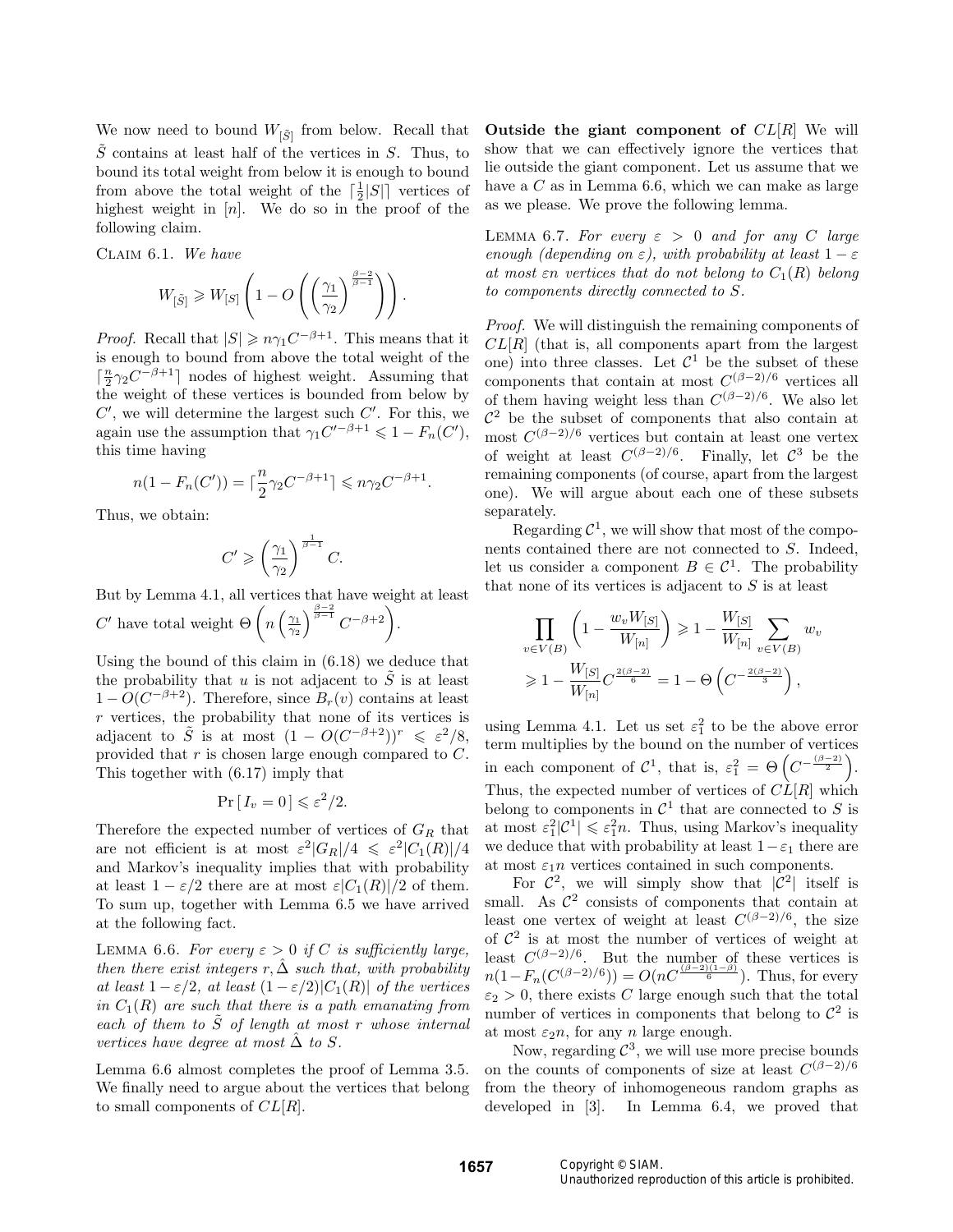$CL[R]$  is supercritical and therefore it has a unique giant component of linear order, whereas every other component has  $O(\log n)$  vertices. By Theorem 12.3 in [3], since  $\kappa$  is bounded by C, the distribution of the random graph induced by these components is that of an inhomogeneous random graph on  $[N]$  with a certain limiting kernel  $\hat{\kappa}_R$  on  $(0,1]^2$  equipped with a certain measure such that  $||T_{\hat{\kappa}_R}|| < 1$ . For this random graph, (12.1) and (12.2) in [3] imply that the probability that a certain vertex belongs to a component with at least  $C^{(\beta-2)/6}$  vertices but not in the largest one is at most  $e^{-aC^{(\beta-2)/6}}$ , for some constant a, which does not depend on  $C$ . Therefore, the expected number of such vertices is at most  $Ne^{-aC^{(\beta-2)/6}}$ . So, for every  $\varepsilon_3 > 0$  there exists  $C$  large enough such that the expected number of such vertices is at most  $\varepsilon_3^2 n$ . Markov's inequality implies that with probability at least  $1 - \varepsilon_3$ , the number of vertices belonging to components of order at least  $C^{\frac{\beta-2}{6}}$  but not in the largest one is at most  $\varepsilon_3 n$ .

These three cases complete the proof of the lemma, setting  $\varepsilon := (\varepsilon_1 + \varepsilon_2 + \varepsilon_3)^{1/2}$  and taking C sufficiently large.

Finishing the proof of Lemma 3.5 In the above argument, we have not dealt at all with the degrees of the vertices in  $R$  to the set  $X$ . We did so, because in the above analysis we assumed that we have exposed the set  $\tilde{S}$  which requires the exposure of the potential edges between the sets  $X$  and  $R$ . To complete the proof of Lemma 3.5, we consider these edges separately.

LEMMA 6.8. For any  $\varepsilon > 0$  and  $C > 0$ , there exists  $\Delta$  such that with probability at least  $1 - \varepsilon/2$ , there are at most  $\varepsilon \zeta_R N/4$  vertices in R which have at least  $\Delta$ neighbours in X.

Proof. Firstly, we bound from below the probability that  $u \in R$  has at least  $\Delta$  neighbours in X. To do so, we first need to bound the total weight of X

CLAIM 6.2. With X being defined as the set of the  $\varepsilon n$ vertices of smallest weight in w, we have

$$
W_{[X]} \le W_{[n]} - O\left(n\left(\frac{1-\varepsilon}{\gamma_2}\right)^{\frac{\beta-2}{\beta-1}}\right)
$$

*Proof.* Recall that the maximum weight in  $X$  is bounded by  $c_X$  as in (6.16). Thus, using Lemma 4.1

$$
W_{[X]} \leqslant \sum_{i:w_i \leqslant \left(\frac{\gamma_2}{1-\varepsilon}\right)^{\frac{1}{\beta-1}}} w_i = W_{[n]} - O\left(n\left(\frac{1-\varepsilon}{\gamma_2}\right)^{\frac{\beta-2}{\beta-1}}\right),
$$

which concludes the proof of the claim.

The above claim immediately implies that the expected degree of u in X, which we denote by  $\deg_X(u)$  is at most

$$
\mathbb{E}\left[\deg_X(u)\right] \leq \frac{w_u W_{[X]}}{W_{[n]}} = w_u \left(1 - O\left(\left(\frac{1-\varepsilon}{\gamma_2}\right)^{\frac{\beta-2}{\beta-1}}\right)\right)
$$
  

$$
\leq C \left(1 - O\left(\left(\frac{1-\varepsilon}{\gamma_2}\right)^{\frac{\beta-2}{\beta-1}}\right)\right).
$$

Therefore, by Markov's inequality

$$
\Pr\left[\deg_X(u) \geq \tilde{\Delta}\right] = O\left(\frac{C}{\tilde{\Delta}}\right).
$$

Thus making  $\tilde{\Delta}$  large enough, we deduce that

(6.19) 
$$
\Pr\left[\deg_X(u) \geq \tilde{\Delta}\right] \leq \varepsilon^2 \zeta_R/8.
$$

Thus, the expected number of such vertices is at most  $\varepsilon^2 \zeta_R N/8$ . Applying Markov's inequality, the probability that there are at least  $\varepsilon \zeta_R N/4$  such vertices in R is at most  $\varepsilon/2$ .

By Corollary 6.1, we deduce that for  $n$  large enough, with probability at least  $1 - \varepsilon$ , there are at most  $\varepsilon|C_1(R)|/2$  vertices in  $C_1(R)$  that have degree at least  $\Delta$  in X. Now, combining this lemma together with Lemmas 6.6 and 6.7 and setting  $\Delta = \hat{\Delta} + \hat{\Delta}$ , we finally deduce Lemma 3.5.

#### 7 Concluding remarks

The present work establishes for a class of random graphs ultrafast time bounds on the running time of the synchronous push-pull protocol that is needed until the majority of the vertices are informed. This class of random graphs has power law degree distribution with exponent  $\beta \in (2,3)$ . On the other hand, we show that when  $\beta$  exceeds 3, then the synchronous version of the push-pull protocol needs logarithmic to spread the rumor even on a relatively small part of the underlying graph. Thus, the exponent  $\beta = 3$  is the critical point, such that when  $\beta$  crosses this value we have an exponential speedup of the synchronous push-pull protocol. We believe that this is a universal phenomenon and ultrafast dissemination of the rumor for both versions of the push-pull protocol occurs, when the underlying graph is a random graph that has power law degree distribution with exponent  $\beta \in (2,3)$ . In a forthcoming paper, we establish this for preferential attachment random graphs, proving that the statement of Theorem 1.1 as well as that of Theorem 1.2 do also hold in this case.

.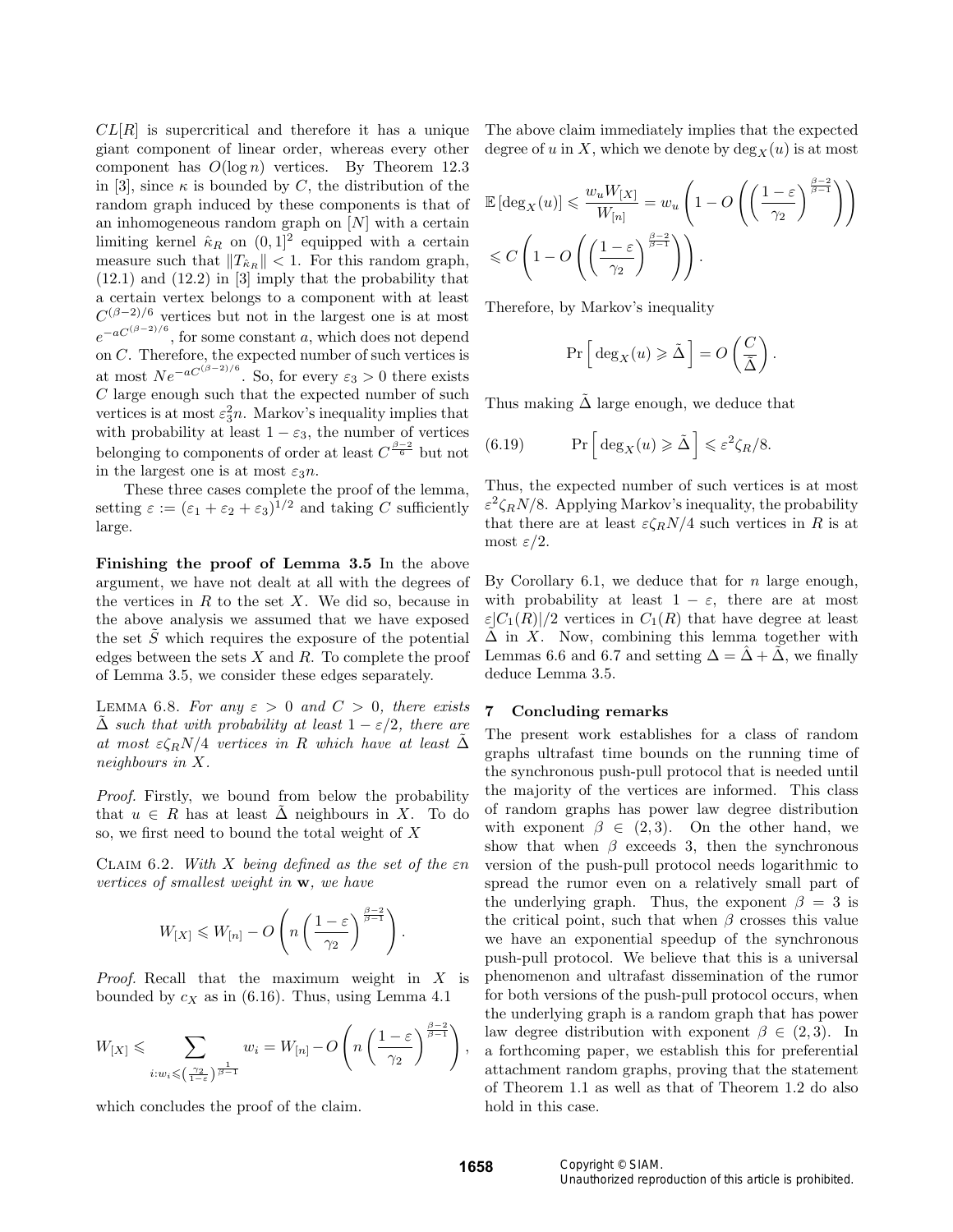#### References

- [1] www.internetworldstats.com.
- [2] J.P. Bagrow, D. Wang and A. Barabási, *Collective* Response of Human Populations to Large-Scale Emergencies, PLoS ONE, 6 (2011), e17680.
- [3] B. Bollobás, S. Janson and O. Riordan, The phase transition in inhomogeneous random graphs, Random Structures Algorithms, 31 (2007), pp. 3–122.
- [4] S. Boyd, A. Ghosh, B. Prabhakar and D. Shah, Randomized gossip algorithms, IEEE Transactions on Information Theory, 52 (2006), pp. 2508–2530.
- [5] J. Candia, M.C. González, P. Wang, T. Schoenhar, G. Madey and A. Barabási, Uncovering individual and collective human dynamics from mobile phone records, J. Phys. A: Math. Theor., 41 (2008), 224015.
- [6] K. Censor-Hillel and H. Shachnai, Partial information spreading with application to distributed maximum coverage, in Proceedings of the 29th ACM Symposium on Principles of Distributed Computing, 2010, pp. 161–170.
- [7] F. Chierichetti, S. Lattanzi and A. Panconesi, Rumor Spreading in Social Networks, in Proceedings of the 36th International Colloquium on Automata, Languages and Programming, 2009, pp. 375–386.
- [8] F. Chierichetti, S. Lattanzi and A. Panconesi, Almost tight bounds for rumour spreading with conductance, in Proceedings of the 42nd Symposium on the Theory of Computing, 2010, pp. 399–408.
- [9] F. Chierichetti, S. Lattanzi and A. Panconesi, Rumour spreading and graph conductance, in Proceedings of the 21st ACM-SIAM Symposium on Discrete Algorithms, 2010, pp. 1657–1663.
- [10] F. Chung and L. Lu, *Connected components in ran*dom graphs with given expected degree sequences, Annals of Combinatorics, 6 (2002), pp. 125–145.
- [11] F. Chung and L. Lu, The Average Distance in a Random Graph with Given Expected Degrees, Internet Mathematics, 1 (2003), pp. 91–113.
- [12] F. Chung L. Lu and V. Vu, The spectra of random graphs with given expected degrees, Proc Natl Acad Sci U S A.,100 (2003), pp. 6313-6318.
- [13] A. Demers, D. Greene, C. Hauser, W. Irish, J. Larson, S. Shenker, H. Sturgis, D. Swinehart and D. Terry, Epidemic algorithms for replicated

database maintenance, In Proceedings of the 6th ACM Symposium on Principles of Distributed Computing, 1987, pp. 1–12.

- [14] S. Dereich and C. Mönch and P. Mörtens,  $Typi$ cal distances in ultrasmall random networks, 2011 (available at http://arxiv.org/abs/1102.5680).
- [15] B. Doerr, M. Fouz and T. Friedrich, Social Networks Spread Rumors in Sublogarithmic Time, In Proceedings of the 43rd ACM Symposium on Theory of Computing, 2011, pp. 21–30.
- [16] R. Elsässer, On Randomized Broadcasting in Power Law Networks, In Proceedings of the 20th Symposium on Distributed Computing, 2006, pp. 370– 384.
- [17] M. Faloutsos, P. Faloutsos and C. Faloutsos, On power-law relationships of the Internet topology, In Proceedings of the SIGCOM Conference on Applications, Technologies, Architectures and Protocols for Computer Communication, 1999, pp. 251–262.
- [18] G. Giakkoupis, Tight bounds for rumor spreading in graphs of a given conductance, In Proceedings of the 28th Symposium on Theoretical Aspects of Computer Science, 2011, pp. 57–68.
- [19] B. Haeupler, Analyzing Network Coding Gossip Made Easy, In Proceedings of the 43rd Symposium on the Theory of Computing, 2011, pp. 293–302.
- [20] U. Kang, C.E. Tsourakakis, A.P. Appel, C. Faloutsos, J. Leskovec, HADI: Mining Radii of Large Graphs, ACM Trans. Knowl. Discov. Data, 5  $(2011)$ , pp. 1–24.
- [21] R. Karp, C. Schindelhauer, S. Shenker and B. Vöcking, Randomized Rumor Spreading, In Proceedings of the 41st IEEE Symposium on the Foundations of Computer Science, 2000, pp. 565–574.
- [22] M. Mitzenmacher, A brief history of generative models for power law and lognormal distributions, Internet Mathematics, 1 (2004), pp. 226–251.
- [23] D. Mosk-Aoyama and D. Shah, Fast Distributed Algorithms for Computing Separable Functions, IEEE Transactions on Information Theory, 54 (2008), pp. 2997–3007.
- [24] M. E. J. Newman, Power Laws, Pareto Distributions and Zipfs Law, Contemporary Physics, 46 (2005), pp. 323–351.